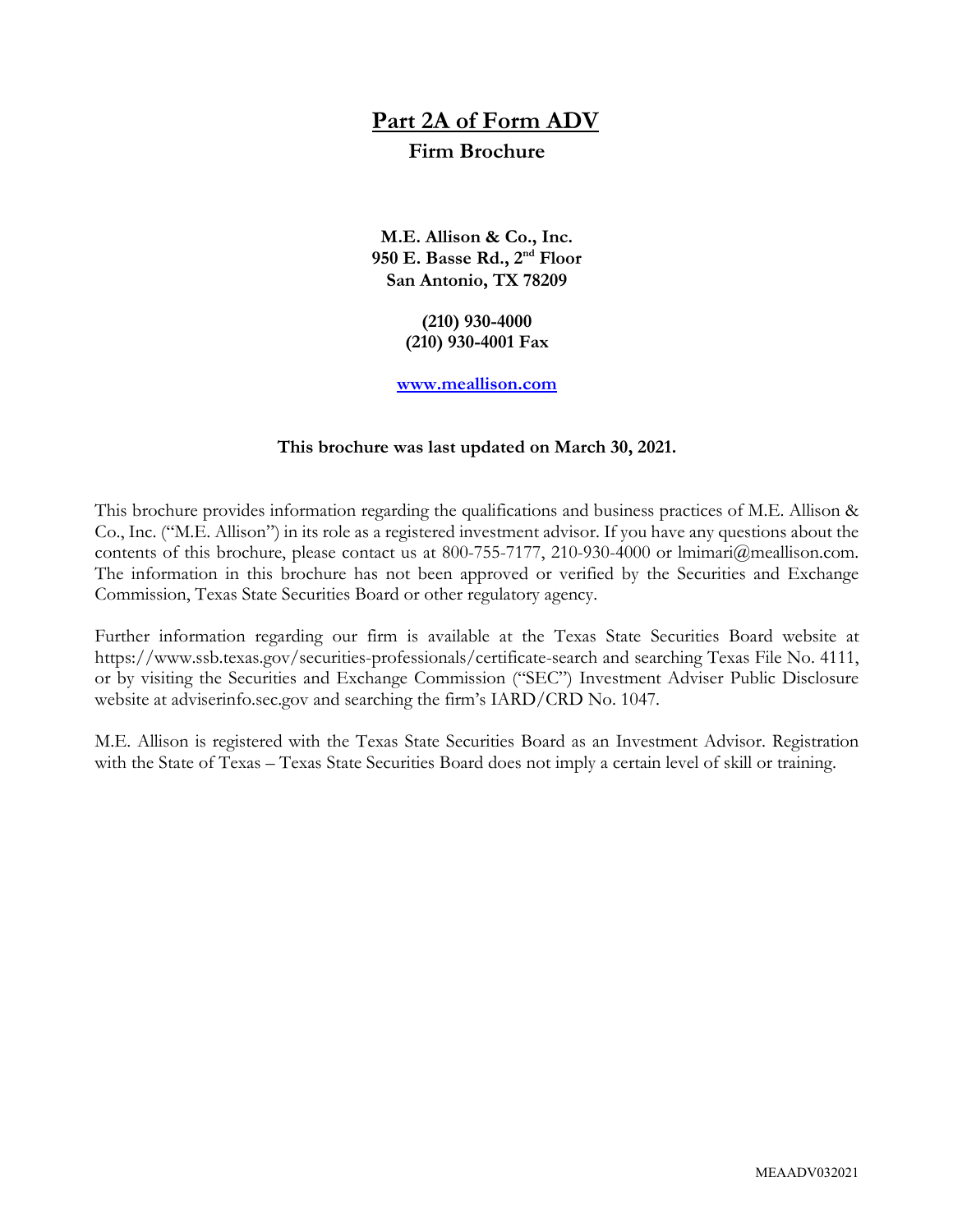# <span id="page-1-0"></span>**Item 2 - Summary of Material Changes**

There have been no material changes in our business.

Currently, our Brochure may be requested by visiting the SEC's website referenced above, contacting M.E. Allison at 210-930-4000, visiting [www.meallison.com](http://www.meallison.com/) or emailing [lmimari@meallison.com.](mailto:lmimari@meallison.com)

We will further provide you with a new Brochure as necessary based on changes or new information, at any time, without charge.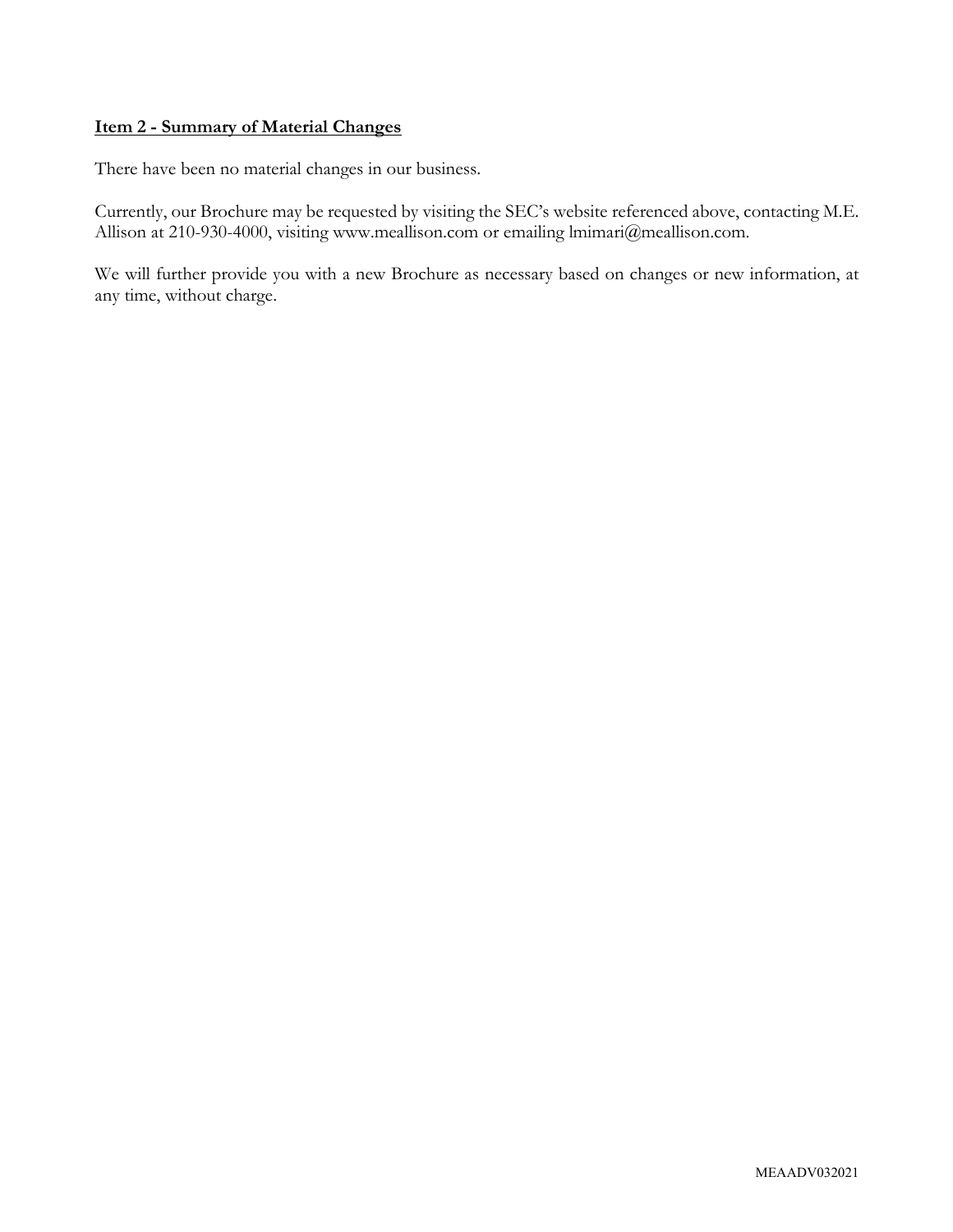# <span id="page-2-0"></span>**Item 3: Table of Contents**

# Contents

| Item 11 - Code of Ethics, Participation or Interest in Client Transaction and Personal Trading 16 |
|---------------------------------------------------------------------------------------------------|
|                                                                                                   |
|                                                                                                   |
|                                                                                                   |
|                                                                                                   |
|                                                                                                   |
|                                                                                                   |
|                                                                                                   |
|                                                                                                   |
|                                                                                                   |
|                                                                                                   |
|                                                                                                   |
|                                                                                                   |
|                                                                                                   |
|                                                                                                   |
|                                                                                                   |
|                                                                                                   |
|                                                                                                   |
|                                                                                                   |
|                                                                                                   |
|                                                                                                   |
|                                                                                                   |
|                                                                                                   |
|                                                                                                   |
|                                                                                                   |
|                                                                                                   |
|                                                                                                   |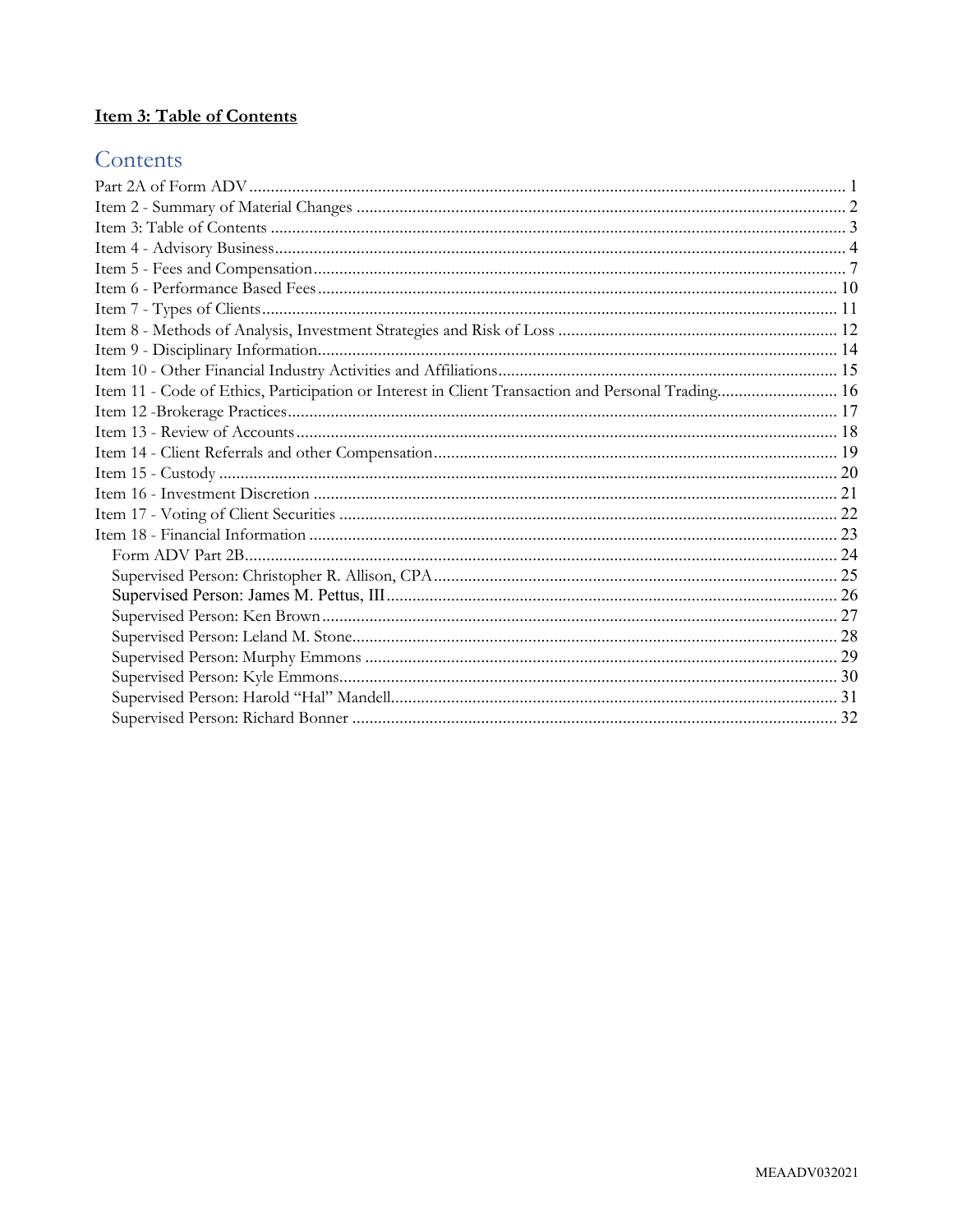# <span id="page-3-0"></span>**Item 4 - Advisory Business**

M.E. Allison was founded in 1946 as a Broker/Dealer with a primary focus on the Municipal Securities Industry. Over our more than 60-year history our firm has added additional lines of business. M.E. Allison is registered as an Investment Advisor with the Texas State Securities Board since March of 2001. M.E. Allison is organized as a C Corporation. All ownership of the firm is held by the Allison family. As of the date of this brochure M.E. Allison manages \$28,814,978 on the investment advisory platform.

### **Partnerships with Investment Advisors/Referral Relationship**

Since our firm's initial registration as an Investment Advisor we have focused on working with other independent Investment Advisors to manage our customers' assets. We have relationships that give our customers a number of portfolio management choices, including but not limited to:

| Core Equity Strategies Fixed Income Strategies | Large Cap Value Strategies Global All-Cap Core |
|------------------------------------------------|------------------------------------------------|
| Concentrated Holding                           | Equity International Equity                    |
| Large Cap Growth Strategies                    | Fixed Income Portfolio (Municipal Bond)        |

M.E. Allison does not make the portfolio decisions on the above portfolios. The firm works with our customers to help choose the appropriate independent Investment Advisory firm to work with and then helps recommend the portfolio or blend of portfolios for the customer's investment risk tolerance and goals. We work in conjunction with the selected portfolio manager to communicate with the clients to ensure that the general portfolio allocation continues to meet with the clients goals and to recommend changes when appropriate.

### **Financial Planning**

M.E. Allison is available to provide Financial Planning services to our Investment Advisory clients. Christopher Allison is a registered Certified Financial Planner™ and will customize a financial plan tailored to an individual customer's needs. The Financial Planning process will be different for each individual customer but will generally address meeting the current income needs of clients as well as long term retirement goals. This process may also address Asset Allocation, Business Retirement Planning, Education Funding, Estate Planning, Retirement Planning/Analysis, Financial Statements and Portfolio Reports.

### **Asset Management/National Financial Services**

Through our relationship with National Financial Services ("NFS"), we are able to provide a range of investment advisory services through the Private Wealth Management programs of Envestnet. Advisors work with clients to create and establish a suitable investment portfolio, which the advisor will continue to monitor. The advisor may suggest portfolio modification to clients, including possible replacements of various managers in the portfolio. Client authorization is needed for manager changes.

Reviews are conducted quarterly using the statements provided by the custodian of the account.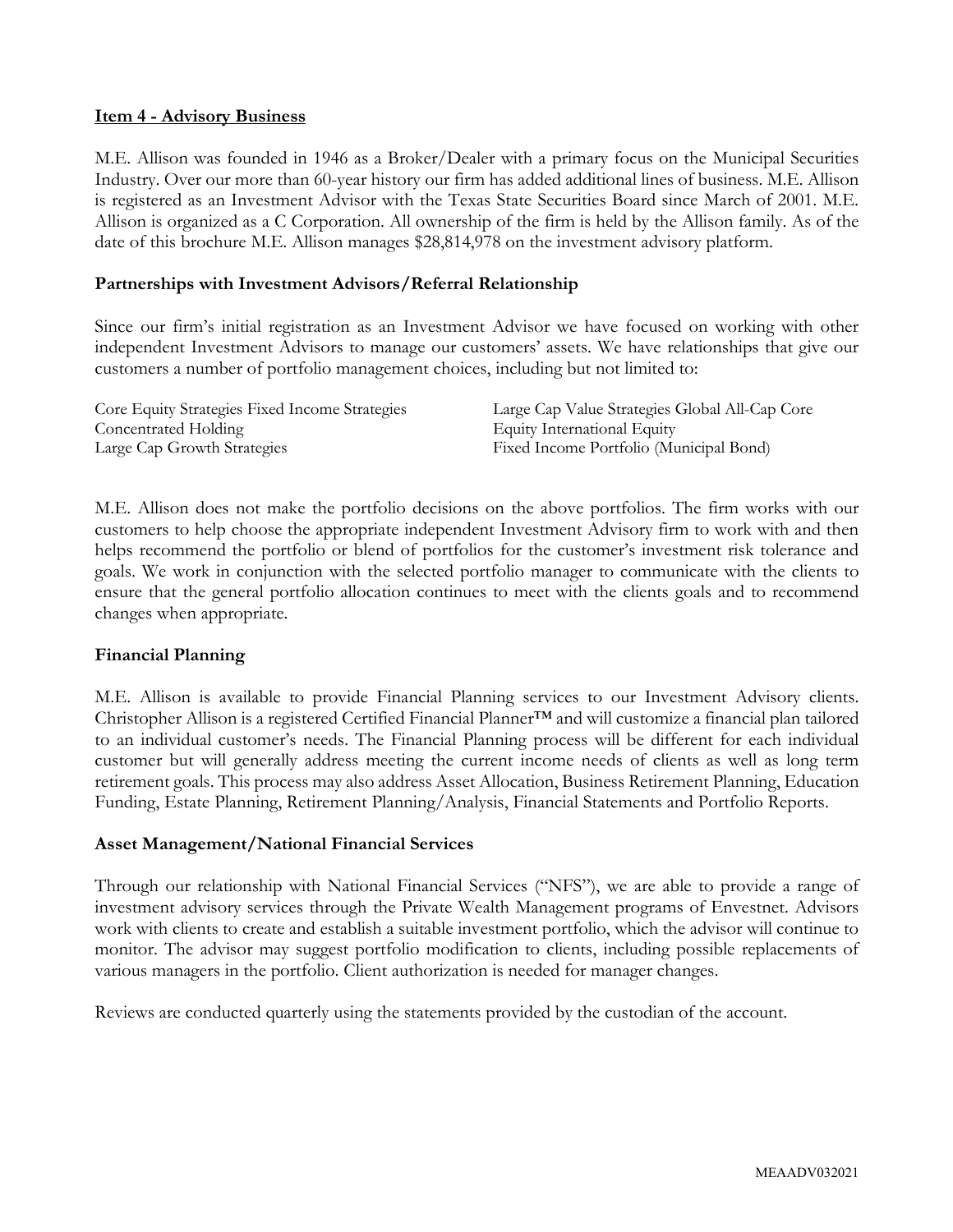Portfolios provided on this model may include:

Separately Managed Accounts ("SMA")

This account provides access to an actively managed investment portfolio chosen from a roster of independent asset managers (each a "Sub-Manager") from a variety of disciplines. The separately managed account is a portfolio of individually owned securities that can be tailored to fit the Client's investing preferences. Clients may also select individual Funds through the SMA program.

# □ Mutual Fund Wrap Advisory Accounts

These asset allocation strategies may consist of a variety of mutual fund and ETF asset managers in the Third-Party Fund Strategists program. Each portfolio may consist solely of mutual funds or ETFs or may combine both types of funds to pursue different investment strategies and asset class exposures.

# Multi Manager Accounts

A single portfolio created and managed by Envestnet that accesses multiple asset managers and Funds representing various asset classes. Envestnet allocates the portfolio across investment asset classes and complementary asset managers to create a blend that fits the Client's investment profile and risk tolerance.

# Representative as Portfolio Manager/Envestnet at Administrator

M.E. Allison Advisors may also have the ability to create their own investment model portfolios for Clients (an "Advisor Directed Model"). On this platform, Envestnet may provide administrative services. For certain types of Advisor Directed Models, Envestnet will also place trade orders pursuant to the direction of the Advisor.

The Advisor may configure the Advisor Directed Models program so that neither Advisor nor M.E. Allison will exercise investment discretion in relation to the Client's investment model portfolio (a "Non-Discretionary Advisor Directed Models Program"). In a Non-Discretionary Advisor Directed Models Program, the Client has the ability to create his/her own model portfolios. Advisors will review investment model strategies with the Client to determine that the use of a particular investment strategy is appropriate and suitable for the Client. The Client will then approve any subsequent changes to the investment model.

# **Advisor Directed Models/MEA as Administrator**

M.E. Allison Advisors have the ability to create their own investment model portfolios for Clients. M.E. Allison will provide administrative services and these accounts will be held on the NFS platform.

The Advisor may configure this Directed Brokerage model so that neither Advisor nor M.E. Allison will exercise investment discretion in relation to the Client's investment model portfolio. In a Non-Discretionary Advisor Directed Models Program, the Client has the ability to create his/her own model portfolios. Advisors will review investment model strategies with the Client to determine that the use of a particular investment strategy is appropriate and suitable for the Client. The Client will then approve any subsequent changes to the investment model.

# **401K Consulting Services**

M.E. Allison advisors may work with companies to create, service, and update 401K plans. These services may include (1) Review and recommendations of investment options available under plan; (2) Ongoing monitoring of selected investment options for performance, style consistency, management stability and any other factors the advisor considers material; (3) Recommendations of changes or additions/deletions of fund options as needed; (4) Meetings with client as requested by client; (5) Provide employee education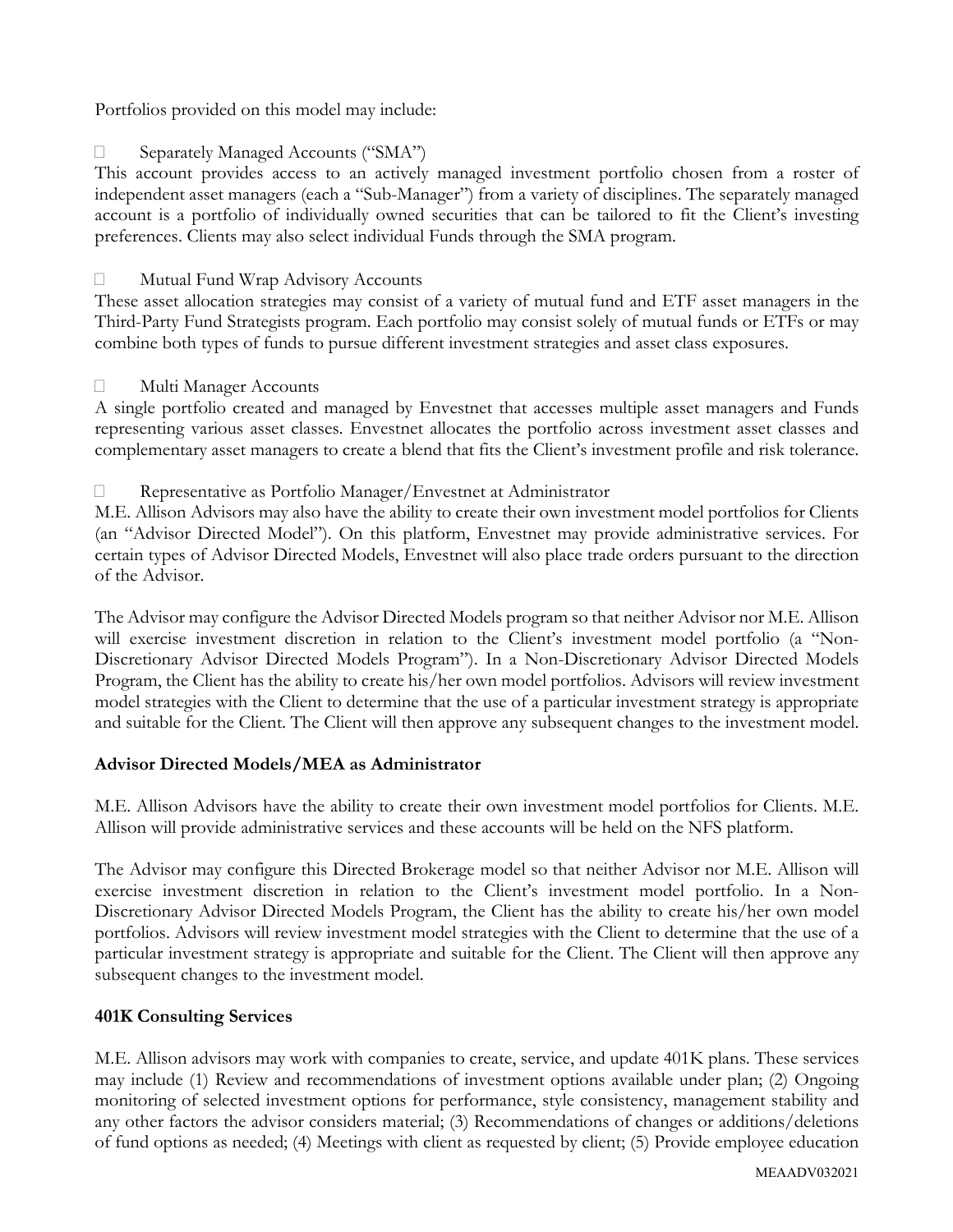on plan investment options as requested by client.

# **M.E. Allison Directed Strategies**

Christopher Allison, President, has created the following strategies available exclusively to M.E. Allison clients. The firm may utilize one of following portfolio models to manage client accounts on a fee only basis. Clients will complete a full suitability review prior to investing in portfolio and accounts will be monitored to insure continued suitability.

Christopher Allison's investment experience spans two decades. Christopher is a CFP as well as an options principal for M.E. Allison He has worked with clients on financial planning, investment selection, asset allocation, and ongoing account maintenance.

### Sector Weightings Portfolio:

Portfolio is made up of S&P Sectors through low-cost ETF holdings that we believe will outperform due to sector market momentum combined with sectors that we believe to be undervalued.

### Sector Weighting Portfolio with options:

Portfolio functions similar to Sector Weightings Portfolio but is supplemented by Call Writing strategies. ETF strategies make call writing a cost-effective way of generating additional portfolio income.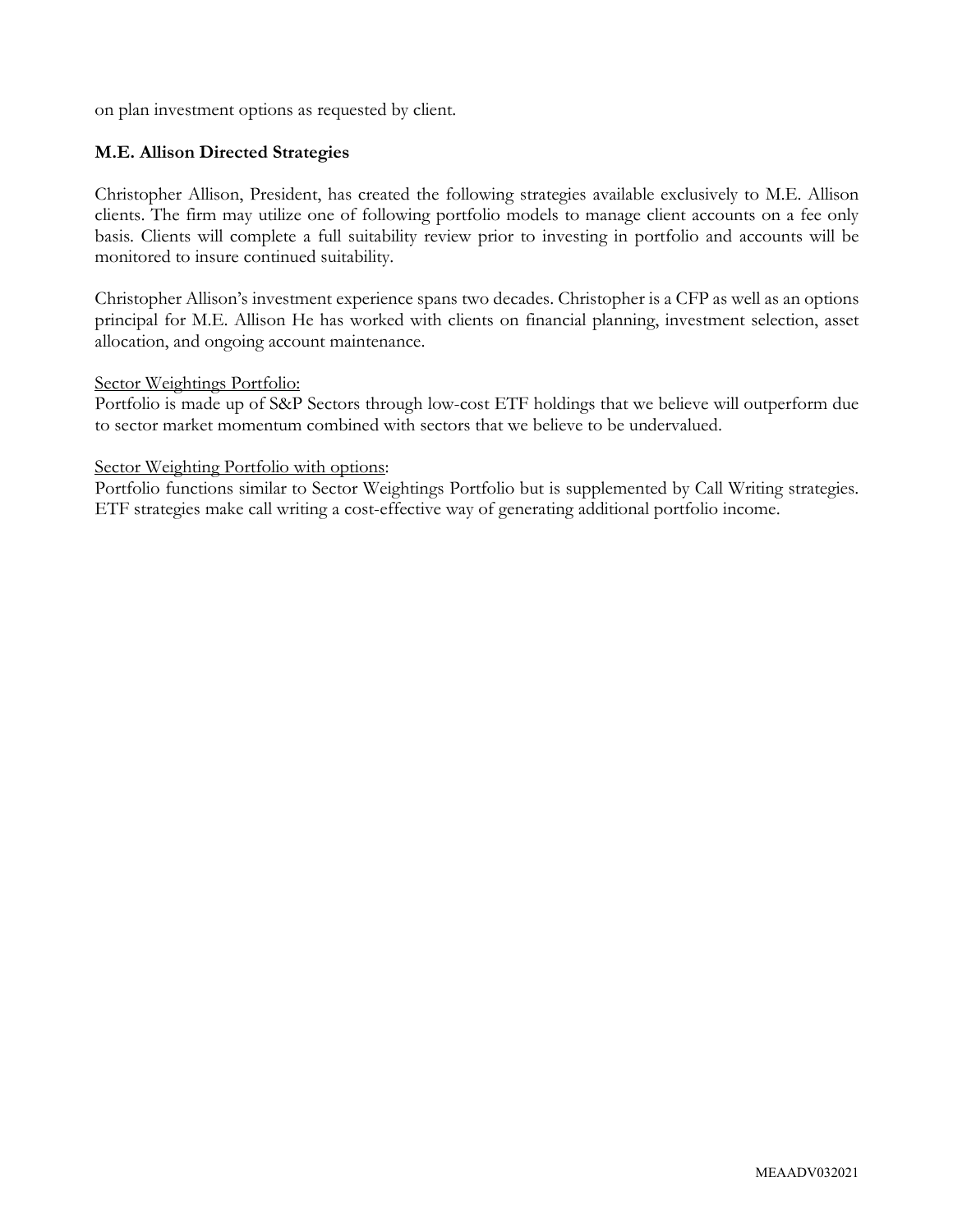## <span id="page-6-0"></span>**Item 5 - Fees and Compensation**

### **Partnerships with Investment Advisors/Referral Relationship**

M.E. Allison has agreements with two outside independent Investment Advisors to share fees that are paid by our mutual clients. The fee sharing program does not increase the cost above the standard fee schedules of the managing Investment Advisor. A copy of the independent Investment Advisor's Fee schedule and the fee sharing agreement will be provided to all clients by the independent Investment Advisor. Third party money managers will exercise discretion over the client account.

### **Financial Planning Fees**

M.E. Allison will work with clients to personalize all financial plans. Advisors may assess Financial Planning fees based on hourly rate, one overall fee, or a combination of the two. Fees are payable in advance. Fees will be pro-rated initially and in the event of termination of services a pro-rata refund will be allowed. This fee schedule is used as a guideline only. All fees are subject to negotiation at the sole discretion of the Advisor.

## **Asset Management/National Financial Services**

Asset Management Fees for accounts managed through NFS:

Separately Managed Accounts: Equity & Blends

| Account Size               | Maximum Yearly Fee |
|----------------------------|--------------------|
| \$100,000 to \$499,000     | $1.00\%$           |
| \$500,000 to \$999,999     | $0.85\%$           |
| \$1,000,000 to \$1,999,999 | $0.70\%$           |
| $$2,000,000$ or more       | $0.50\%$           |

Separately Managed Accounts: Fixed Income & Mutual Funds

| Account Size               | Maximum Yearly Fee |
|----------------------------|--------------------|
| \$100,000 to \$499,000     | $1.30\%$           |
| \$500,000 to \$999,999     | 1.05%              |
| \$1,000,000 to \$1,999,999 | 0.80%              |
| \$2,000,000 or more        | $0.65\%$           |

#### Multi- Manager Accounts

| Account Size               | Maximum Yearly Fee |
|----------------------------|--------------------|
| \$150,000 to \$499,000     | $1.50\%$           |
| \$500,000 to \$999,999     | $1.40\%$           |
| \$1,000,000 to \$4,999,999 | $1.25\%$           |
| \$5,000,000 or more        | $1.00\%$           |

Wrap Accounts - (UMA, Strategic Advisors, Morningstar Portfolio, ETF)

| Account Size               | Maximum Yearly Fee |
|----------------------------|--------------------|
| \$50,000 to \$499,000      | $1.50\%$           |
| \$500,000 to \$999,999     | $1.25\%$           |
| \$1,000,000 to \$4,999,999 | $1.00\%$           |
| \$5,000,000 or more        | 0.85%              |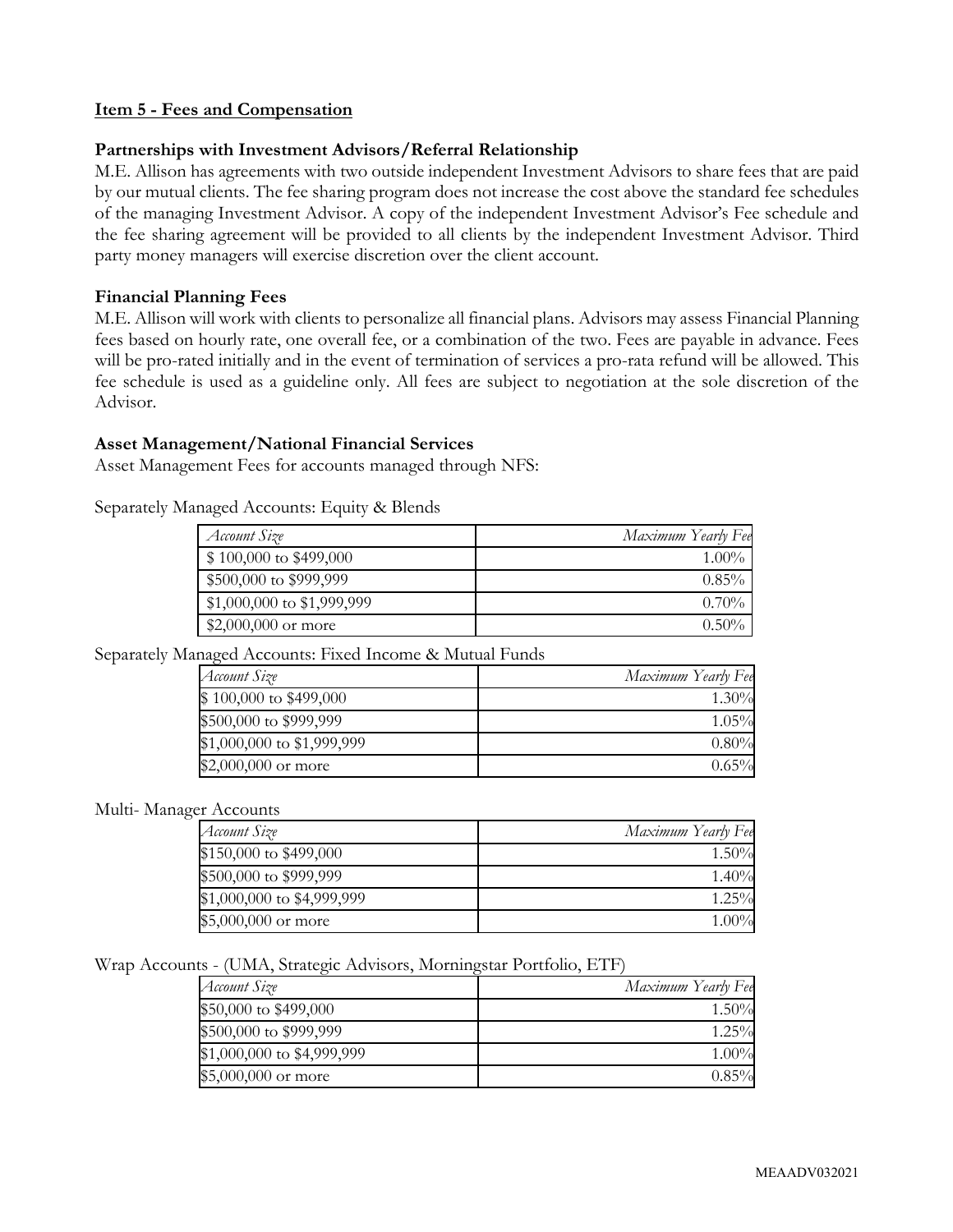### Representative as Portfolio Manager Accounts

| Account Size               | Maximum Yearly Fee |
|----------------------------|--------------------|
| \$100,000 to \$499,000     | $1.00\%$           |
| \$500,000 to \$999,999     | $0.85\%$           |
| \$1,000,000 to \$4,999,999 | $0.70\%$           |
| \$5,000,000 or more        | $0.50\%$           |

# **Advisor Directed Models/MEA as Administrator**

Fees are payable in advance. Fees will be pro-rated initially and in the event of termination of services a pro-rata refund will be allowed. This fee schedule is used as a guideline only. All fees are subject to negotiation at the sole discretion of the Advisor.

| Account Size               | Maximum Yearly Fee |
|----------------------------|--------------------|
| \$50,000 to \$499,000      | $1.00\%$           |
| \$500,000 to \$999,999     | $0.85\%$           |
| \$1,000,000 to \$4,999,999 | 0.70%              |
| \$5,000,000 or more        | $0.50\%$           |

## **401K Consulting Services**

M.E. Allison provides advisory services to retirement plans and charges a fee for these services. The fee may be a percentage of assets, or a fixed dollar amount, depending on the client's situation and the type of services being performed. The fee will not exceed 1.5% of the total plan assets. Since we do not custody assets, fees will be billed based on services provided during the previous quarter (in arrears). This information will be clearly delineated and explained in the Investment Advisory Agreement that both Client and Advisor will sign.

### **M.E. Allison Directed Strategies**

Fees are payable in advance. Feels will be pro-rated initially and in the event of termination of services a pro-rata refund will be allowed. This fee schedule is used as a guideline only. All fees are subject to negotiation at the sole discretion of the Advisor.

| Account Size               | Maximum Yearly Fee |
|----------------------------|--------------------|
| \$500,000 to \$999,999     | $1.00\%$           |
| \$1,000,000 to \$4,999,999 | $0.75\%$           |
| $$5,000,000$ or more       | $0.50\%$           |

Fees paid are separate and distinct from other costs to the client such as brokerage commissions or other, investment related management fees. Advisors will not receive commissions and fees on the same account, but may have a client with both an advisory account and a commission-based account. These accounts will be clearly separated. Advisors will not purchase load mutual funds in any advisory accounts.

Clients who convert to a fee-based account or transfer in assets to a fee-based account may hold mutual funds that pay the firm a trailing commission, called 12b1 fees. Depending on the fund family, we may be able to convert these funds to shares that do not have this payment. Many fund families do not allow this conversion and require a trade between the two share classes, which may cause a taxable event. We will review this process and discuss this with you to insure you are aware of all costs associated with your account and the appropriate share class.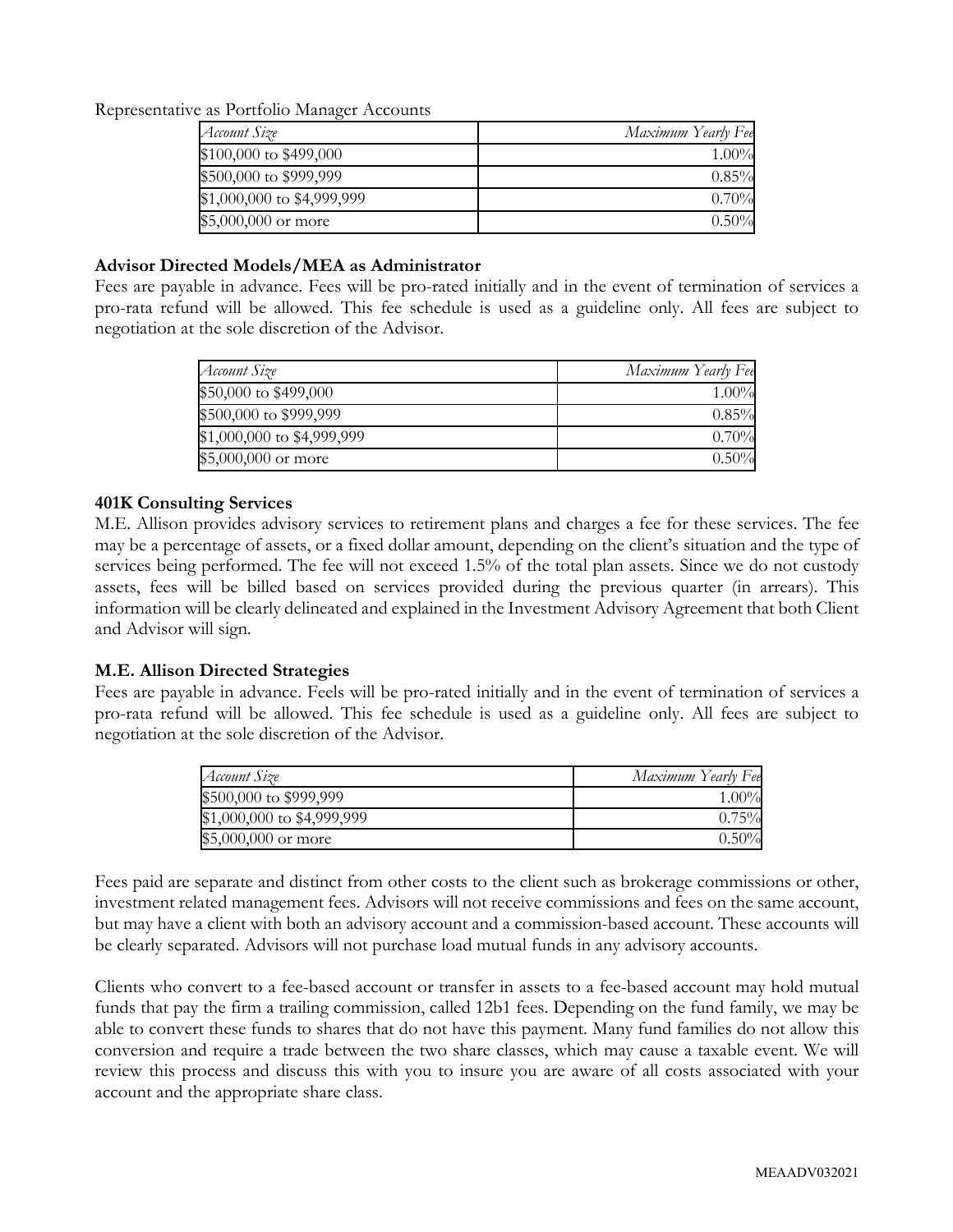MEAADV032021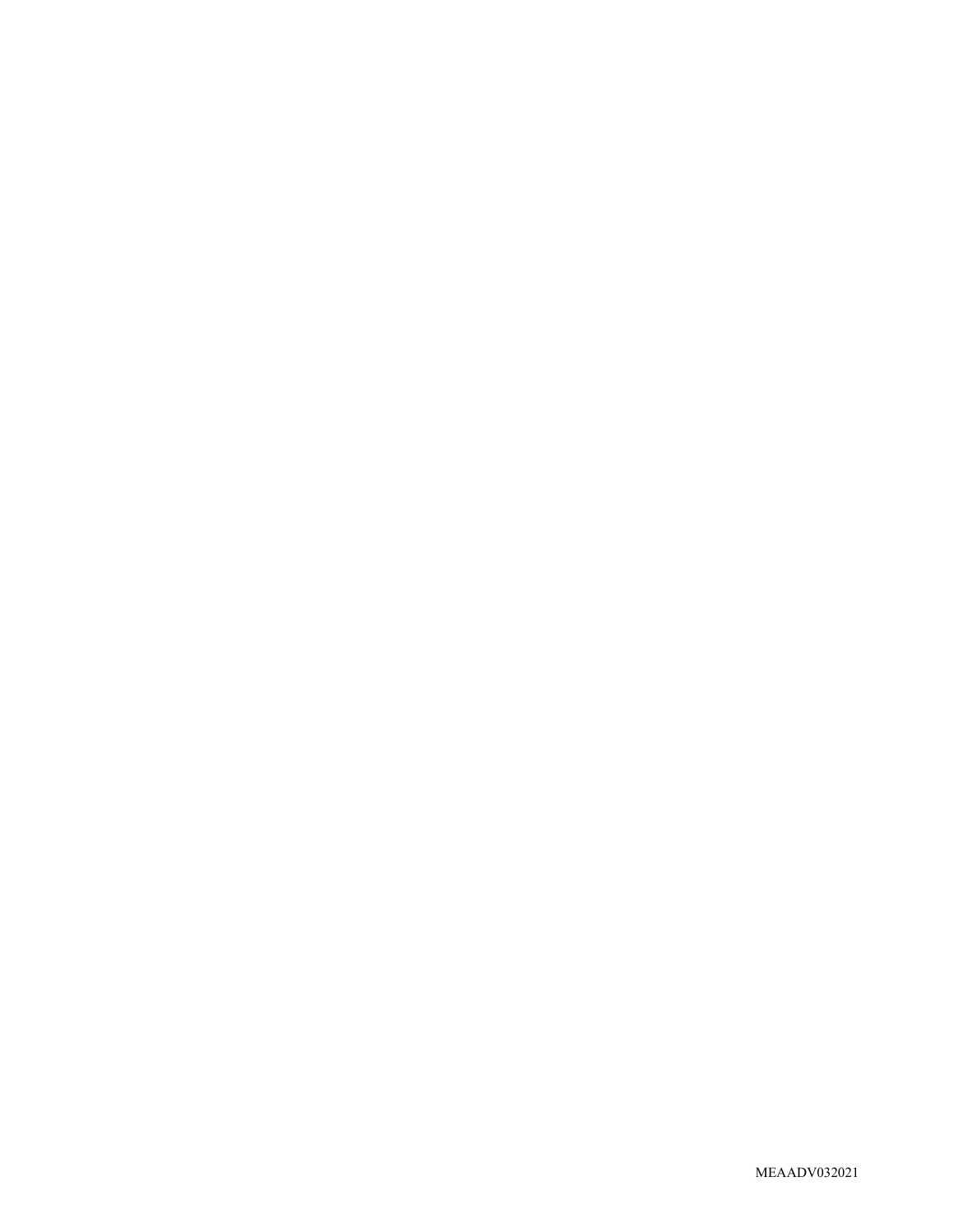# <span id="page-9-0"></span>**Item 6 - Performance Based Fees**

Our firm does not participate in performance-based fees on our clients' accounts.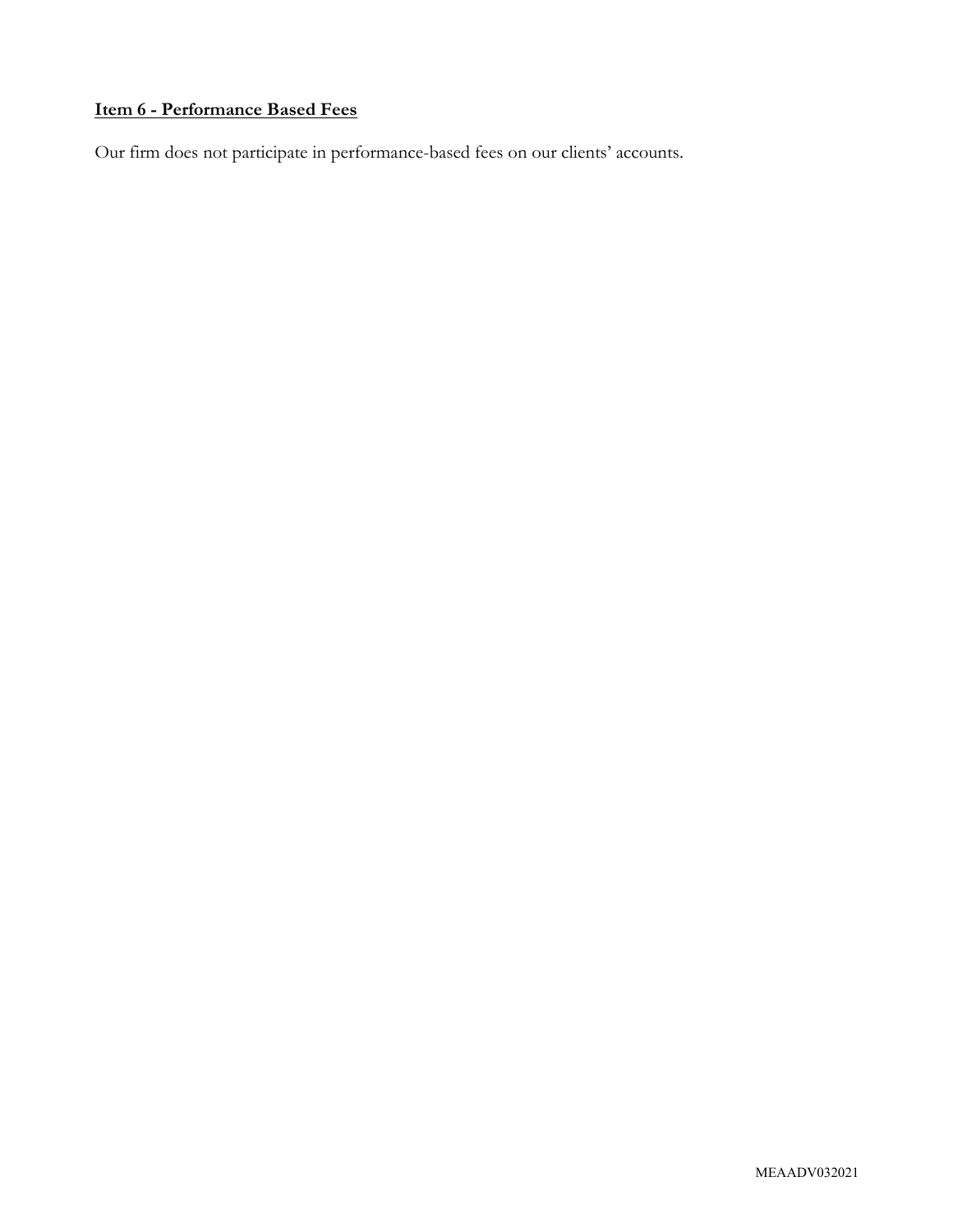# <span id="page-10-0"></span>**Item 7 - Types of Clients**

We offer our investment advisory service to all clients' accounts that we also serve as a Broker/Dealer. Minimum Account sizes generally depend on the independent Investment Adviser selected to manage the investment portfolio.

- High Net Worth Individuals
- Trust and Estates
- Charitable Organizations
- **Bank Trust Departments**
- Corporations and Partnerships
- $\Box$  Individuals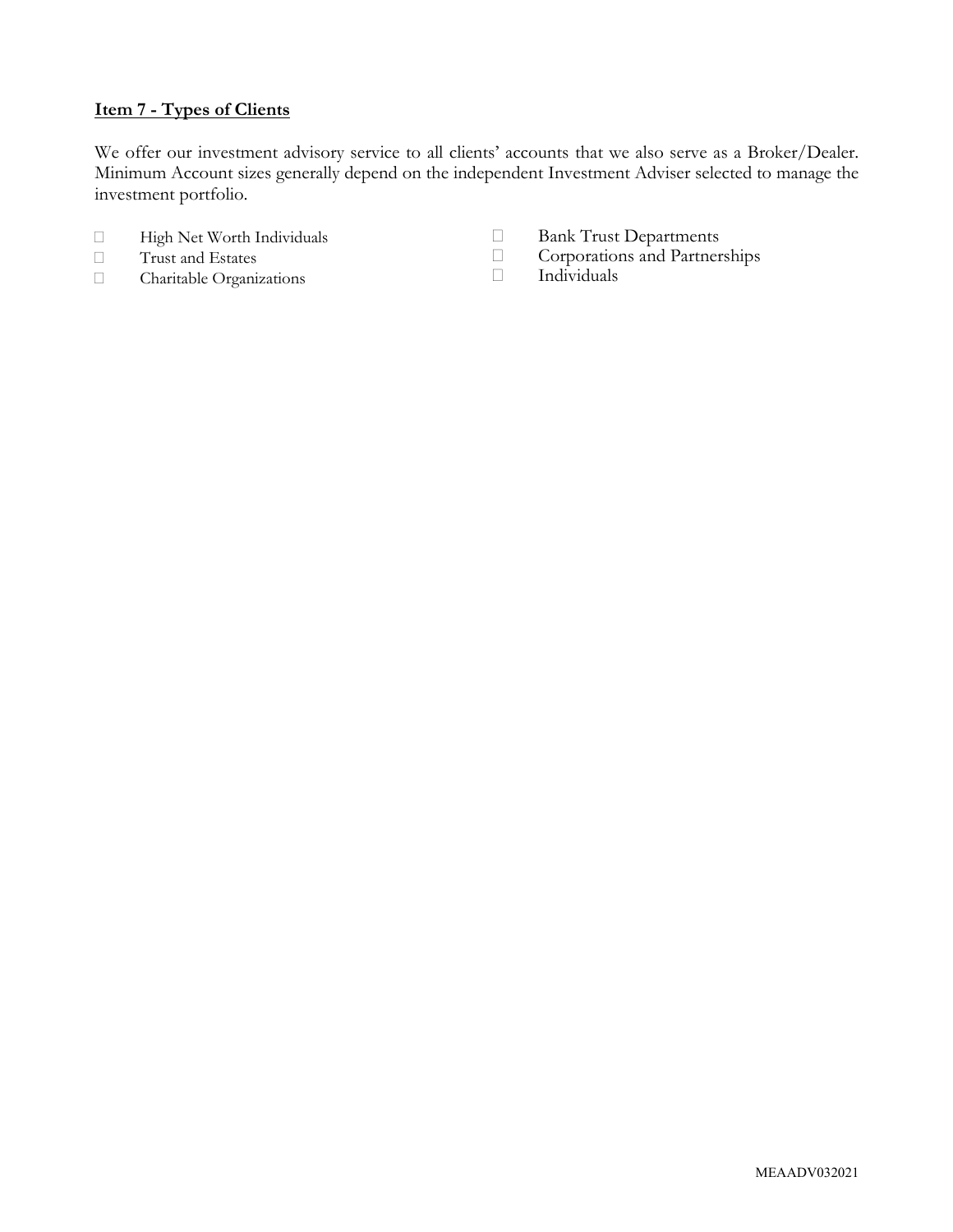# <span id="page-11-0"></span>**Item 8 - Methods of Analysis, Investment Strategies and Risk of Loss**

### Money Manager Accounts

We do not participate in the selection of securities for these investment portfolios. We do review the accounts on a monthly basis to see that the security selection generally meets the goals and risk profiles that the client has selected.

# Firm Managed Accounts

We may use one or more of the following methods of analysis or investment strategies when providing you with investment advice:

- Charting analysis
- Fundamental Analysis
- Technical Analysis
- Cyclical Analysis

Our investment strategies and advice may vary depending upon your specific needs and situation. Our investment and allocation determinations are based on your stated objectives, risk tolerance, time horizon, financial situation (current & future), liquidity needs, and other factors. Your restrictions and other instructions you give us could impact the composition of your portfolio as well.

Our main source of information for our analysis may include financial newspapers, research materials prepared by others, corporate rating services, timing services, annual reports, prospectus, filings with the Securities and Exchange Commission, and company press releases.

# Investment Strategies

The investment strategies we use to implement any investment advice given to clients include long term purchases (securities held at least a year), short term purchases (securities sold within a year), trading (securities sold within 30 days), margin transactions, and option writing (including covered options, uncovered options, or spread strategies).

### Risk of Loss

Investing in securities involves risk of loss (including loss of principal) that each client should be prepared to bear. Typical investment risks include market risk typified by a drop in a security's price due to company specific events (such as an earnings disappointment or a downgrade in the rating of a bond) or general market activity (such as occurs in a "bear" market when stock values fall in general). Stock markets, especially foreign markets, are volatile and can decline significantly in response to adverse issuer, political, regulatory, market, or economic developments. Fixed-income strategies are subject to interest rate risk and the inherent credit risk related to the underlying credit worthiness of the various issuers and the volatility of the bond market.

M.E. Allison seeks managers and Funds with a variety of investment strategies in an effort to make a wide range of investment strategies available to Clients. Some strategies may be high-risk strategies. Such strategies usually have the potential for substantial returns; however, there are correspondingly significant risks involved in the strategies. These strategies are not intended for all types of Clients. Clients who choose to follow high-risk strategies should be aware that there is the possibility of significant losses up to and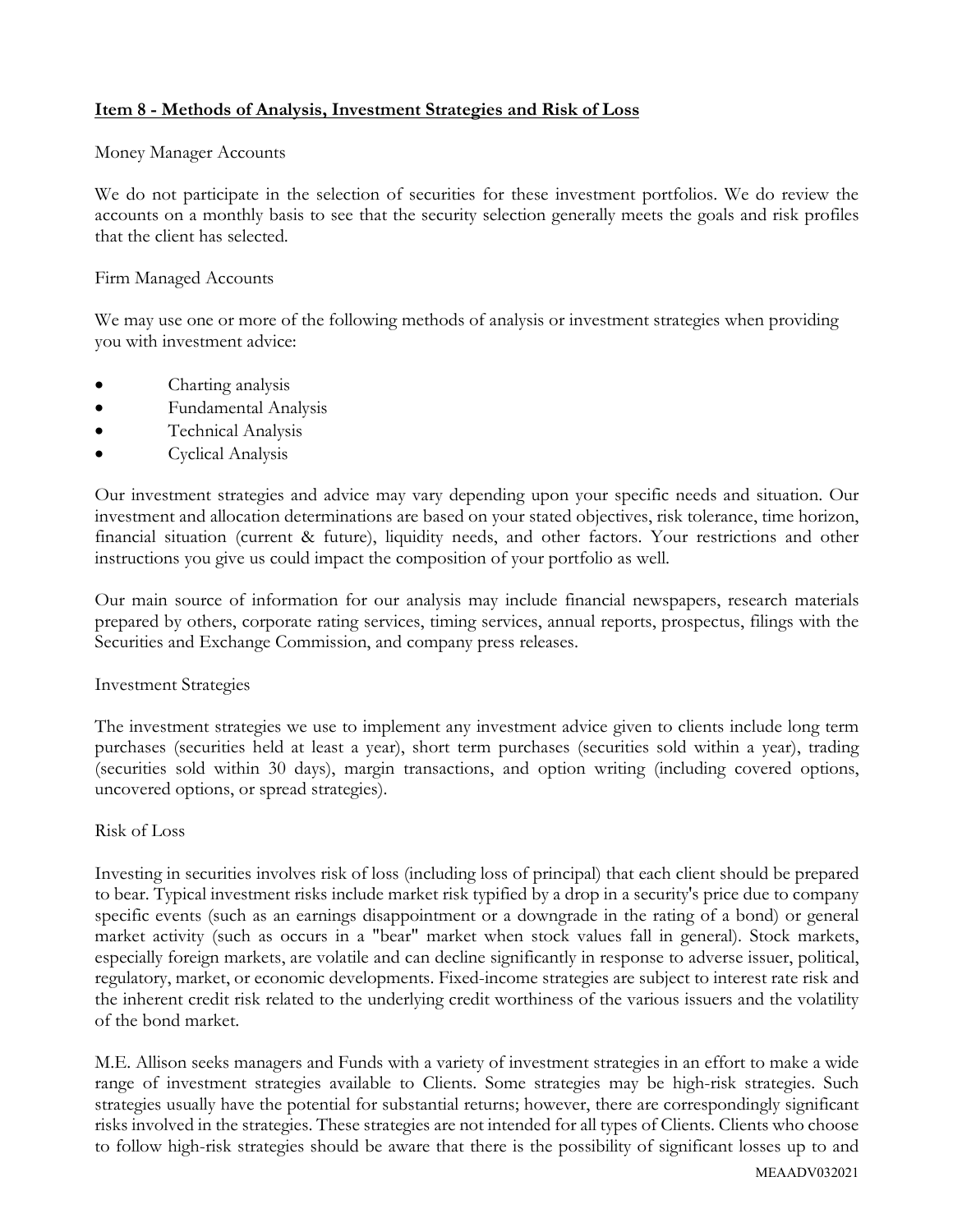including the possibility of the loss of all assets placed in the strategies. It is strongly recommended that Clients diversify their investments and do not place all of their investments in high-risk investment strategies.

Certain types of investment strategies have particular types of risk. Strategies that invest in international securities involve special additional risks, including currency risk, political risk, and risk associated with varying accounting standards. Investing in emerging markets may accentuate these risks. Strategies that invest in small capitalized companies involve risks, including relatively low trading volumes, a greater degree of change in earnings, and greater short-term volatility. Smaller companies typically have a higher risk of failure, and are not as well established as larger blue-chip companies.

Growth strategies can perform differently from the market as a whole and from other types of stocks and can be more volatile than other types of stocks. High-yield bond strategies invest in lower-rated debt securities (commonly referred to as junk bonds) and involve additional risks because of the lower credit quality of the securities in the portfolio. Clients should be aware of the possible higher level of volatility and increased risk of default.

"Alternative" is an investment type that is not one of the three traditional asset types (stocks, bonds and cash) and generally has low correlations to stocks and bonds. Alternative investments may have complex terms and features that are not easily understood and are not suitable for all investors. Risks that may be associated with liquid alternative investments may include leverage, shorting, security valuation, and nightly reconciliation. Concentrated, non-diversified or sector strategies invest more of their assets in a few holdings and involve additional risks, including share price fluctuations, because of the increased concentration of investments. The lack of industry diversification subjects the Client to increased industryspecific risks. Finally, municipal investment strategies can be affected by adverse tax, legislative or political changes and the financial condition of the issuers of municipal securities.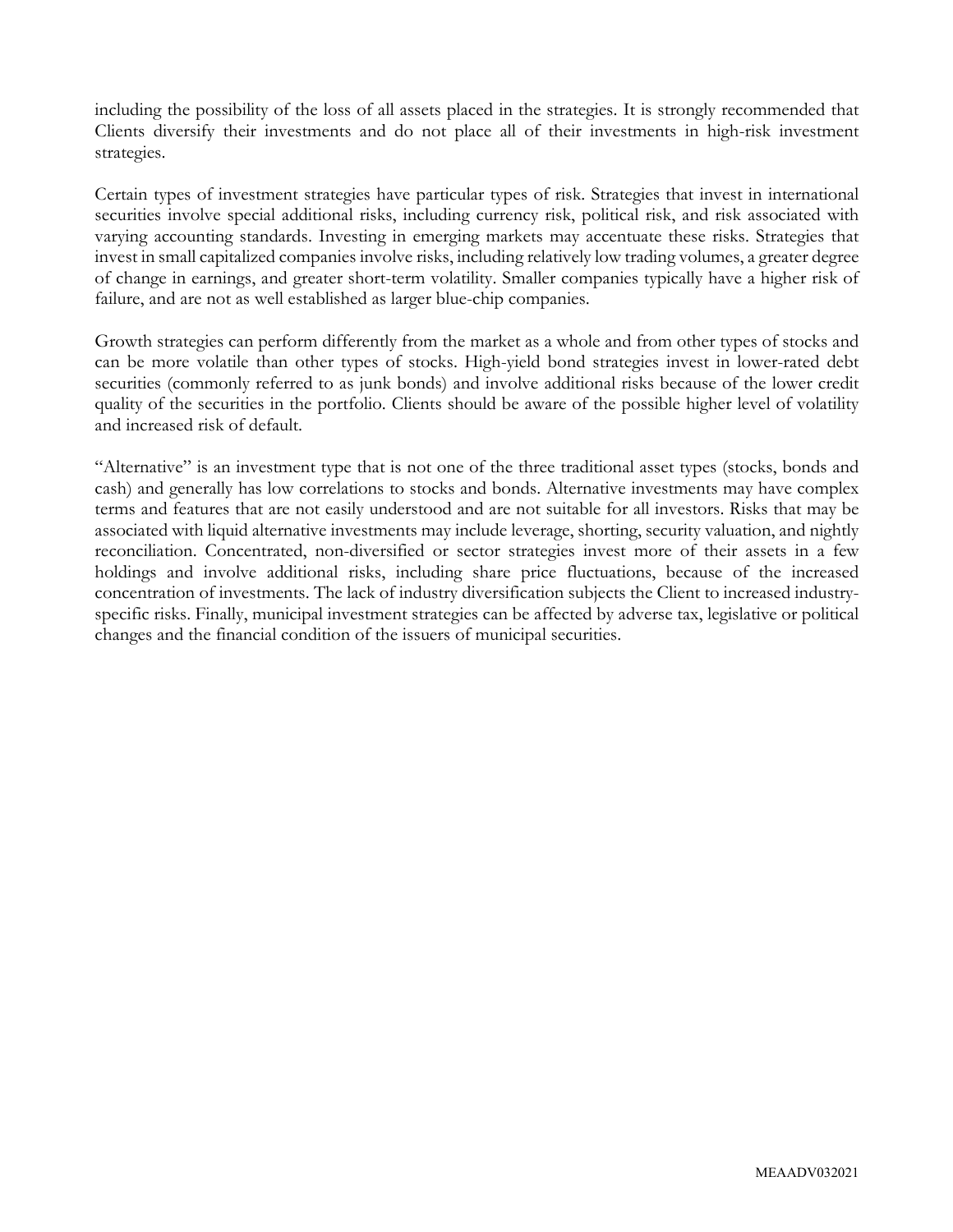# <span id="page-13-0"></span>**Item 9 - Disciplinary Information**

M.E. Allison has had no legal or disciplinary issues in its role of conducting its Investment Advisory business. Since its founding in 1946, M.E. Allison has incurred three regulatory disclosure events as a broker/dealer. To review all regulatory disclosures for the firm, you can visit FINRA's Broker Check at [www.finra.org/brokercheck a](http://www.finra.org/brokercheck)nd search by firm name or CRD#1047.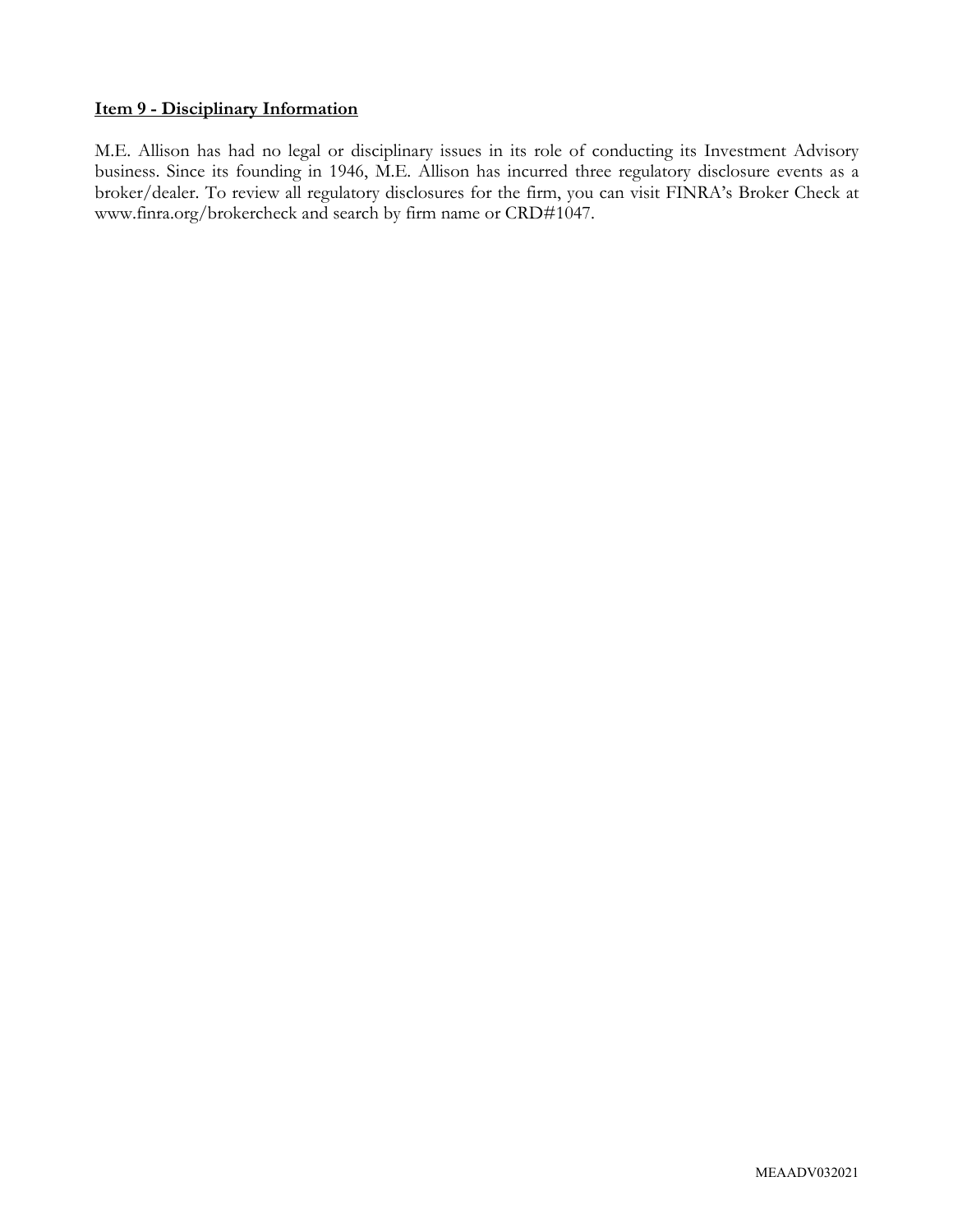# <span id="page-14-0"></span>**Item 10 - Other Financial Industry Activities and Affiliations**

M.E. Allison is a registered Broker/Dealer conducting general securities business as well as a Financial Advisor that provides underwriting services to Municipal entities.

Persons who are dually registered with our broker/dealer may affect transactions for advisory clients and receive commissions in non-fee-based accounts. Clients should be aware that there always exists a possible conflict of interests in any such situation, in which the person making the recommendations or a related person will receive compensation if the client elects to follow those recommendations, as the payment creates an incentive to make the recommendation. It is an advisor's fiduciary duty first and foremost to make only those recommendations that are in the client's best interest.

Advisory representatives may also be licensed to provide information on insurance products, including fixed and variable annuities. In that capacity, those associates will receive the usual insurance commissions, if an advisory client opts to purchase any such insurance product(s) from the advisor.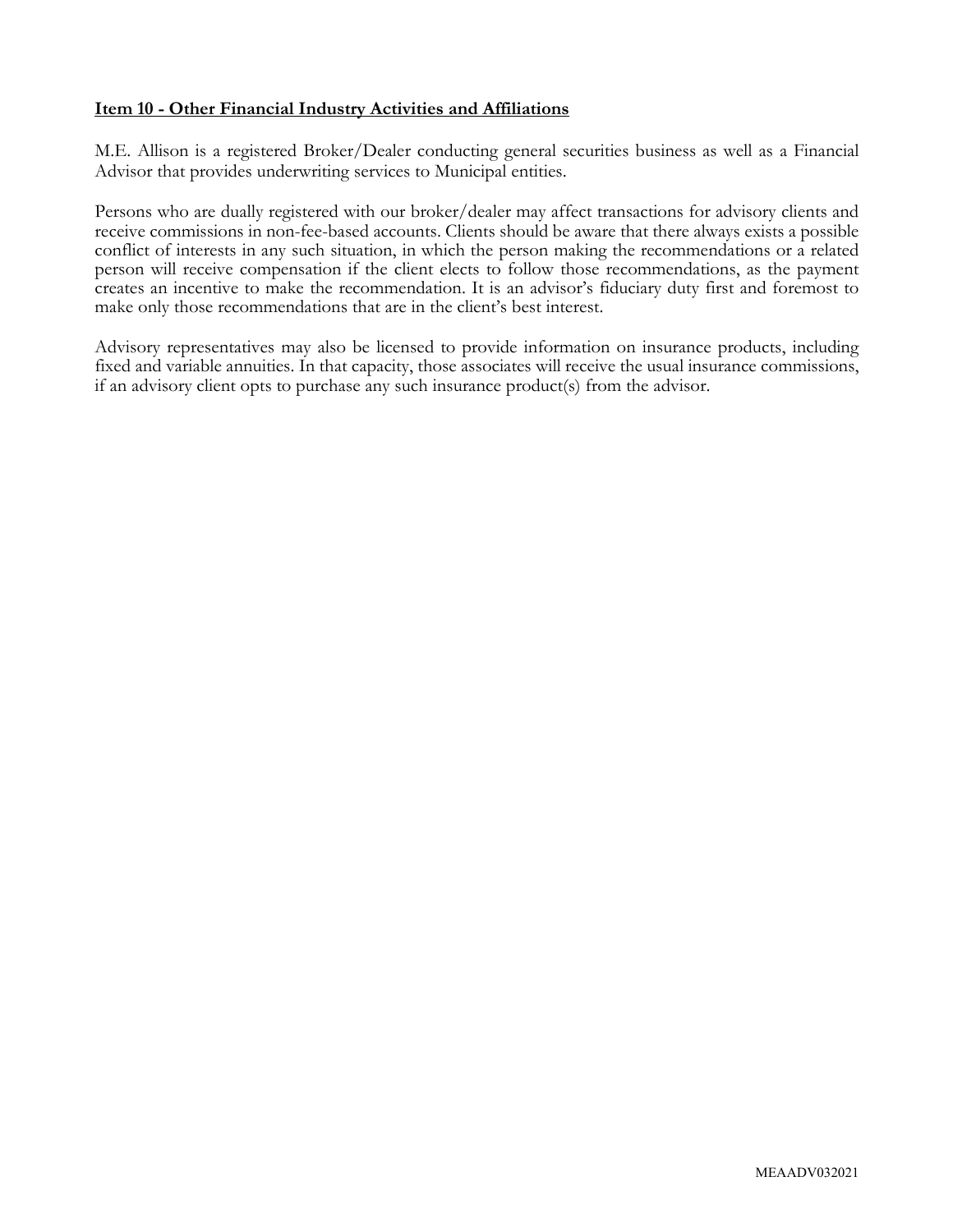# <span id="page-15-0"></span>**Item 11 - Code of Ethics, Participation or Interest in Client Transaction and Personal Trading**

M.E. Allison employees or related persons may have accounts with investment managers that M.E. Allison recommends to Clients as part of its investment programs. This means that M.E. Allison employees or related persons may buy or sell securities that Clients also own in their accounts. Transactions for M.E. Allison personnel may not be executed at the same time or in the same manner as those made for Clients.

M.E. Allison or a related person of M.E. Allison may purchase or sell securities that are recommended to, or purchased, or sold for, Clients. Personal securities transactions by persons associated with M.E. Allison are subject to M.E. Allison's Code of Ethics. The Code of Ethics includes various reporting, disclosure and approval requirements, described in summary below. M.E. Allison designed these requirements to prevent or mitigate actual or potential conflicts of interest with Clients. The Code of Ethics applies not only to transactions by the individual, but also to transactions for accounts in which such person or the person's spouse, minor children or other dependents residing in the same household have an interest. Compliance with the Code of Ethics is a condition of employment.

M.E. Allison requires that all brokerage account relationships be disclosed, that M.E. Allison receive duplicate confirmations of transactions and custodial account statements, and annual certifications of compliance with the Code of Ethics from all access persons. Transactions in U.S. government securities, bankers acceptances, bank certificates of deposit, commercial paper, high quality short-term instruments, including repurchase agreements, index-based futures/options, options/futures on treasury notes and bills or currency options/futures, shares of open-end mutual funds and commodities are excluded from the reporting requirements.

The responsibilities of M.E. Allison's Chief Compliance Officer (or designee) include overseeing the regular monitoring and verification of compliance of covered persons, and reporting material violations to M.E. Allison's senior management. Covered transactions of the Chief Compliance Officer will be approved by another officer (or designee) of M.E. Allison. The Chief Compliance Officer may recommend to management the imposition of more severe sanctions, including suspension of personal investing privileges, or termination of employment, in the case of certain types of violations.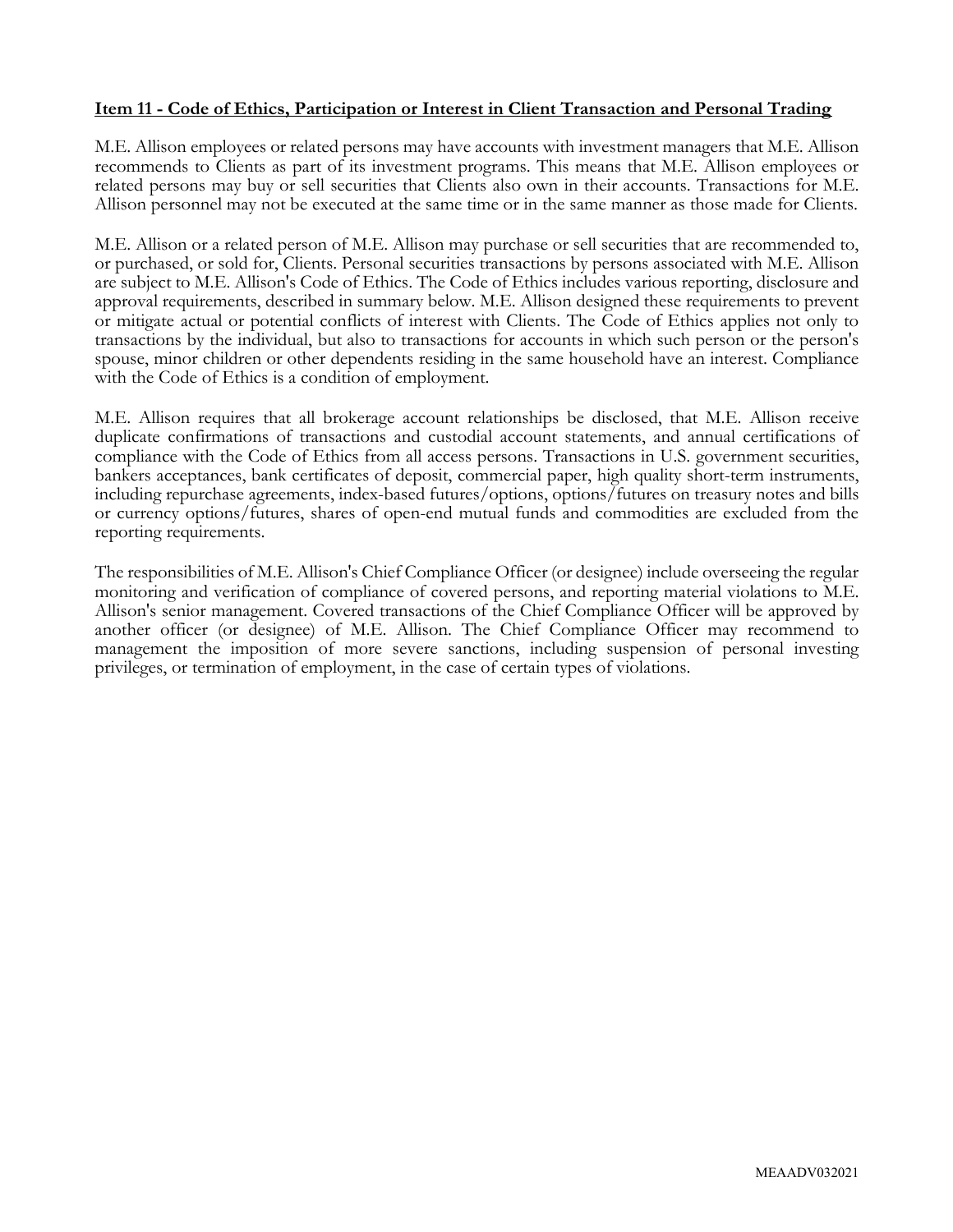# <span id="page-16-0"></span>**Item 12 -Brokerage Practices**

Our firm does not have a role in selecting the Broker/Dealer to execute trades initiated by an independent Investment Advisor. The executing Broker/Dealer is generally chosen by the independent Investment Advisor seeking to obtain "best execution" for the clients. Occasionally the client will direct the independent Investment/Advisor to use a particular Broker/Dealer for securities transactions. As a Broker/Dealer our firm may be selected to execute a trade for the independent Investment Advisor. These trades may involve assets of our joint clients or assets of other clients of the independent Investment Advisor.

We may use accounts established in the name of our customers with our clearing firm, National Financial Services, to invest assets. We do not charge a commission on transactions placed in accounts that are charged a fee, however clients may be assessed a transaction cost to cover the execution cost of the trade. This will be disclosed in the client agreement and is similar to costs other brokerage firms may charge to process transactions.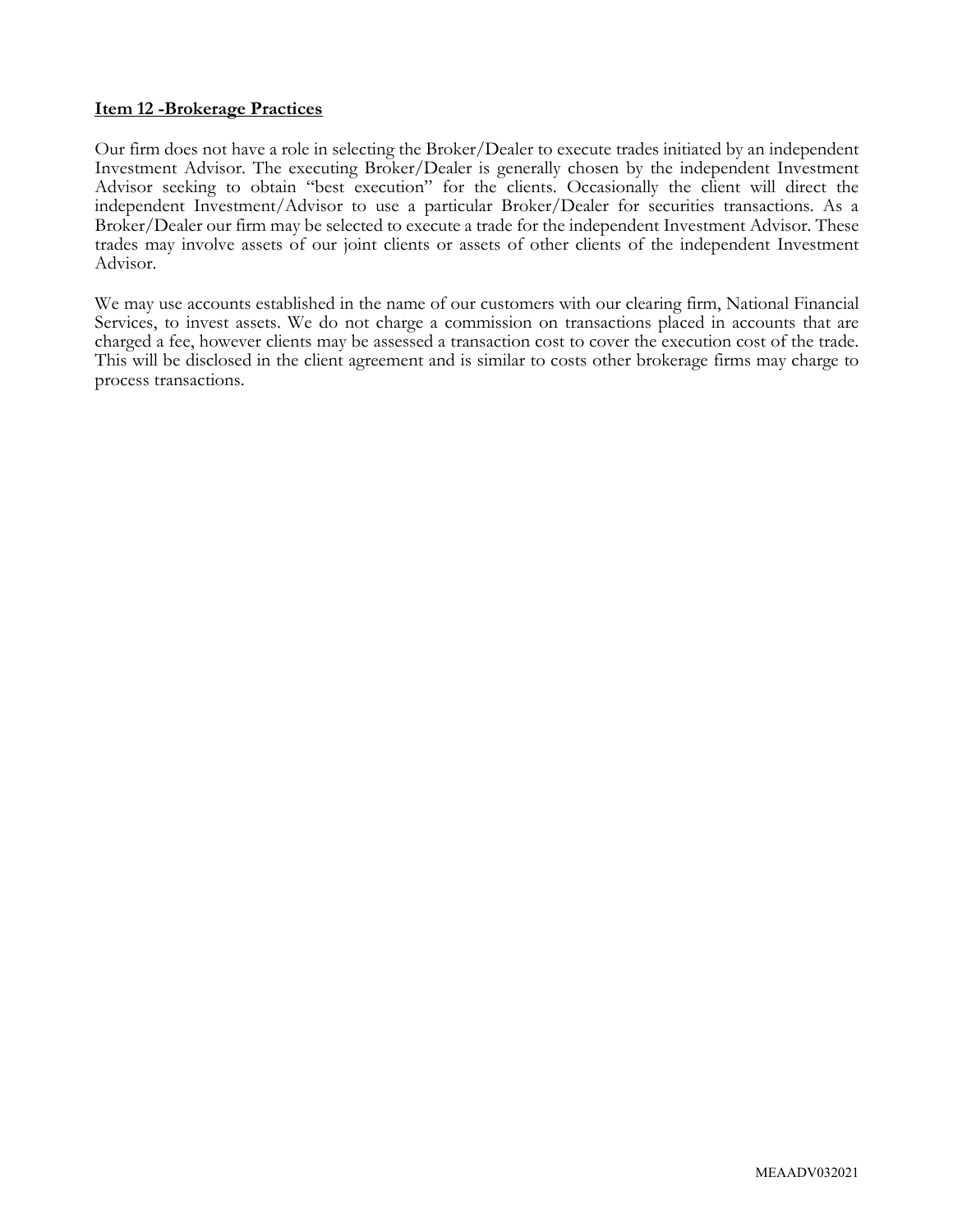# <span id="page-17-0"></span>**Item 13 - Review of Accounts**

Each Investment Advisory Account is reviewed on a monthly basis by the representative to the account and the supervisor. The third-party investment advisors may be available to meet with clients on a Quarterly basis to review account performance and market conditions. We are always available to answer client questions regarding their account at any time.

For Portfolio Managers on the Envestnet Program, a direct consultation with Envestnet and Sub- Manager personnel who are knowledgeable about the Client's account and its management will be made reasonably available for consultation. For orderly processing, requests for consultations should be made through Client's Advisor.

For Third-Party Models, with Envestnet as overlay manager of the Third-Party Model, Envestnet will make personnel who are knowledgeable about the Client's account and its management reasonable available, but Envestnet cannot guarantee that the Model Provider will be available for direct Client consultation.

Quarterly account reports and annual statements summarizing portfolio activity are routinely issued. Monthly or quarterly records of the account are issued by the custodian if the account received interest or has transactions to record.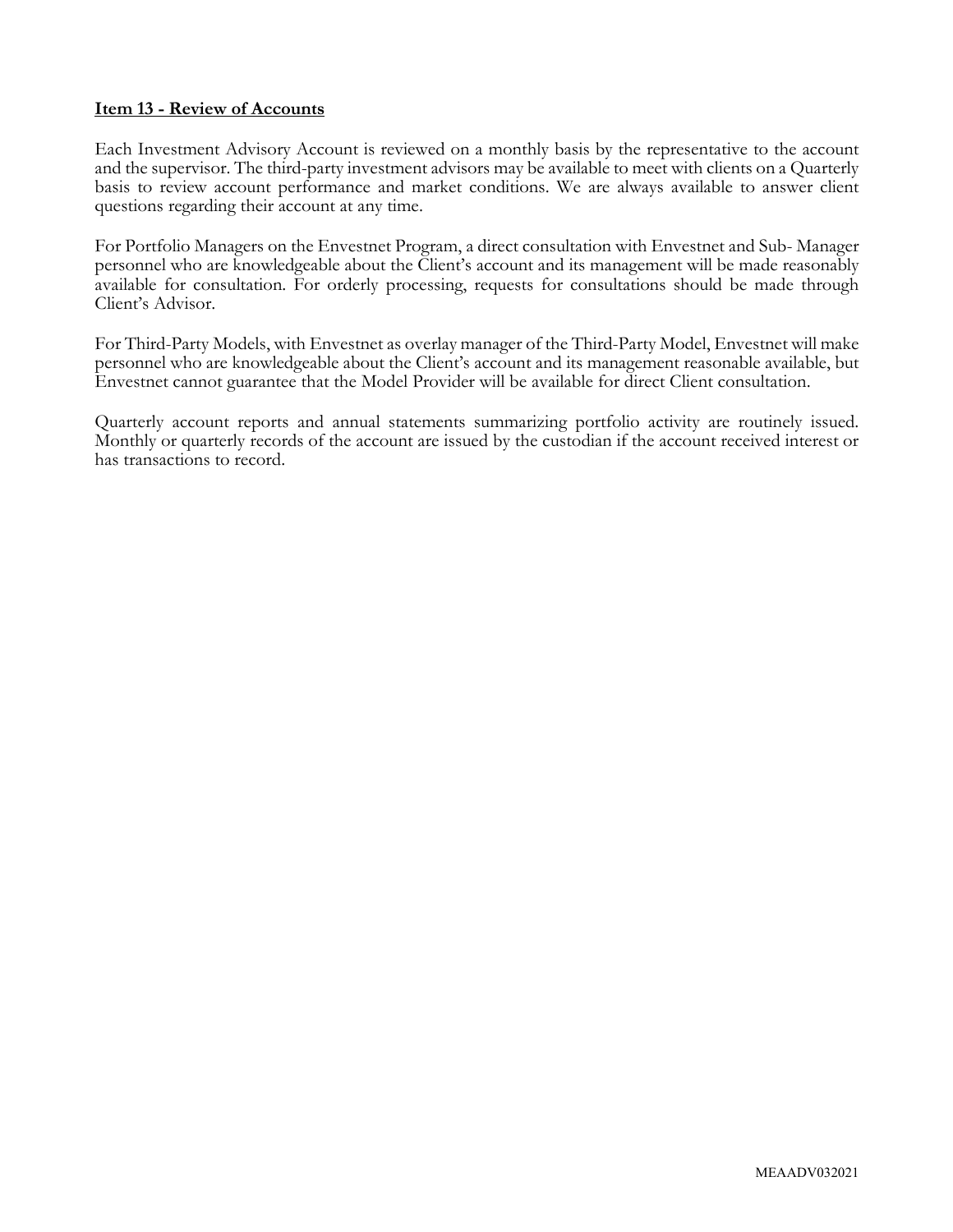### <span id="page-18-0"></span>**Item 14 - Client Referrals and other Compensation**

Our Investment Advisory practice includes Financial Planning, selecting independent Investment Advisors to manage our client's assets, and broker as advisor managed accounts.

For independent Investment Advisors, we receive a percentage of the fee that is paid directly to the independent Investment Advisor. This fee sharing is acknowledged by all clients prior to engaging the independent Investment Advisor.

As discussed in Brokerage Practices we may be selected to execute trades on behalf of the independent Investment Advisor. There is no agreement for our firm being selected to execute trades.

In their capacities as registered representatives of a broker/dealer, persons who are also advisory representatives for the firm may receive 12b-1 fees from investment companies (mutual funds) securities in which an advisory client opts to invest. This will not apply to 401K plan management.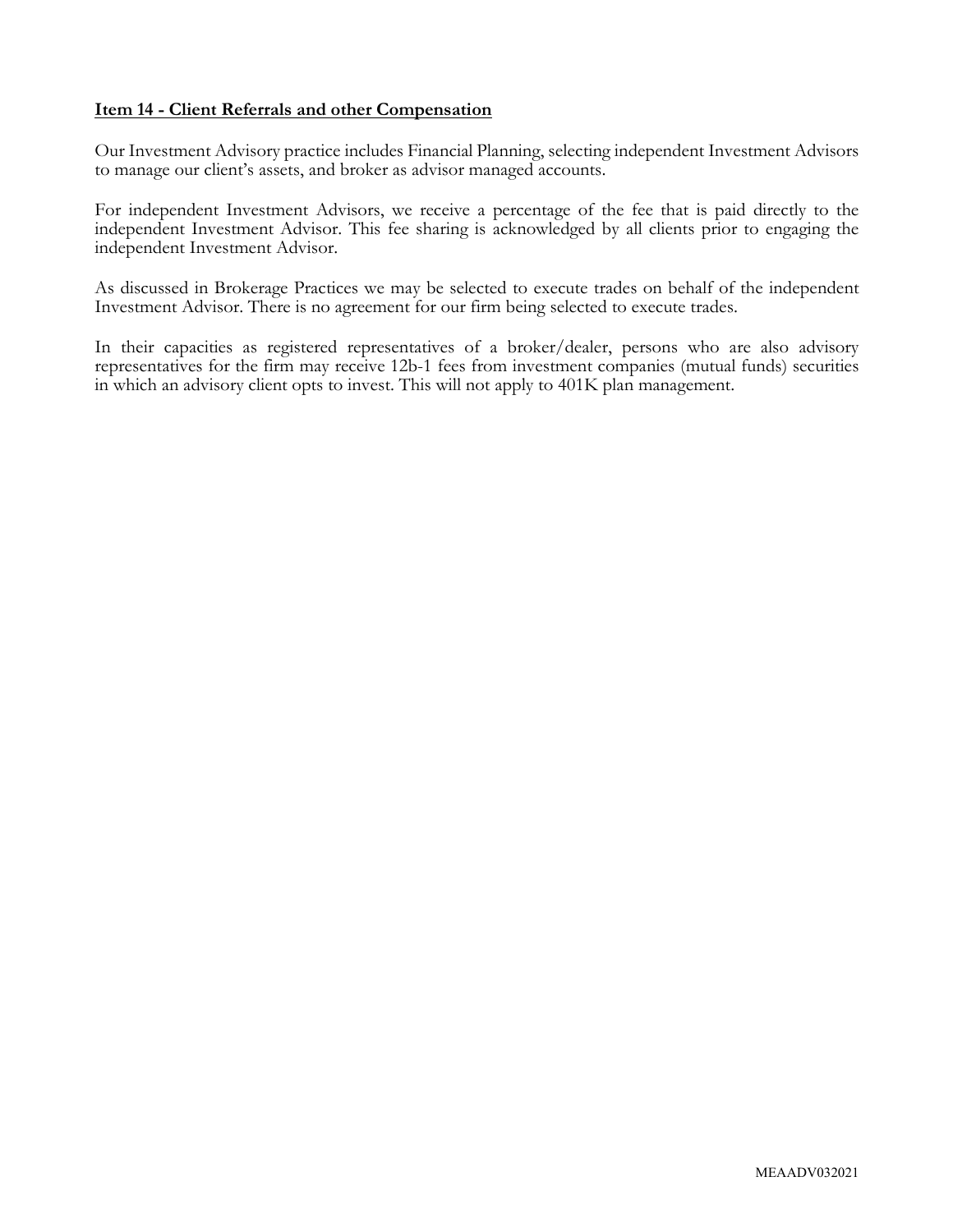# <span id="page-19-0"></span>**Item 15 - Custody**

Under government regulations, M.E. Allison & Co., Inc. is deemed to have custody of a Client's assets if the Client has authorized M.E. Allison & Co., Inc. to instruct its custodian to deduct such Client's advisory fees directly from the Client's account. However, the qualified custodian maintains actual custody of the Client's assets.

Clients should receive at least quarterly statements from the broker dealer, bank, or other qualified custodian that holds and maintains the Client's investment assets. M.E. Allison & Co., Inc. urges Clients to carefully review such statements and compare them to the account statements provided by M.E. Allison & Co., Inc.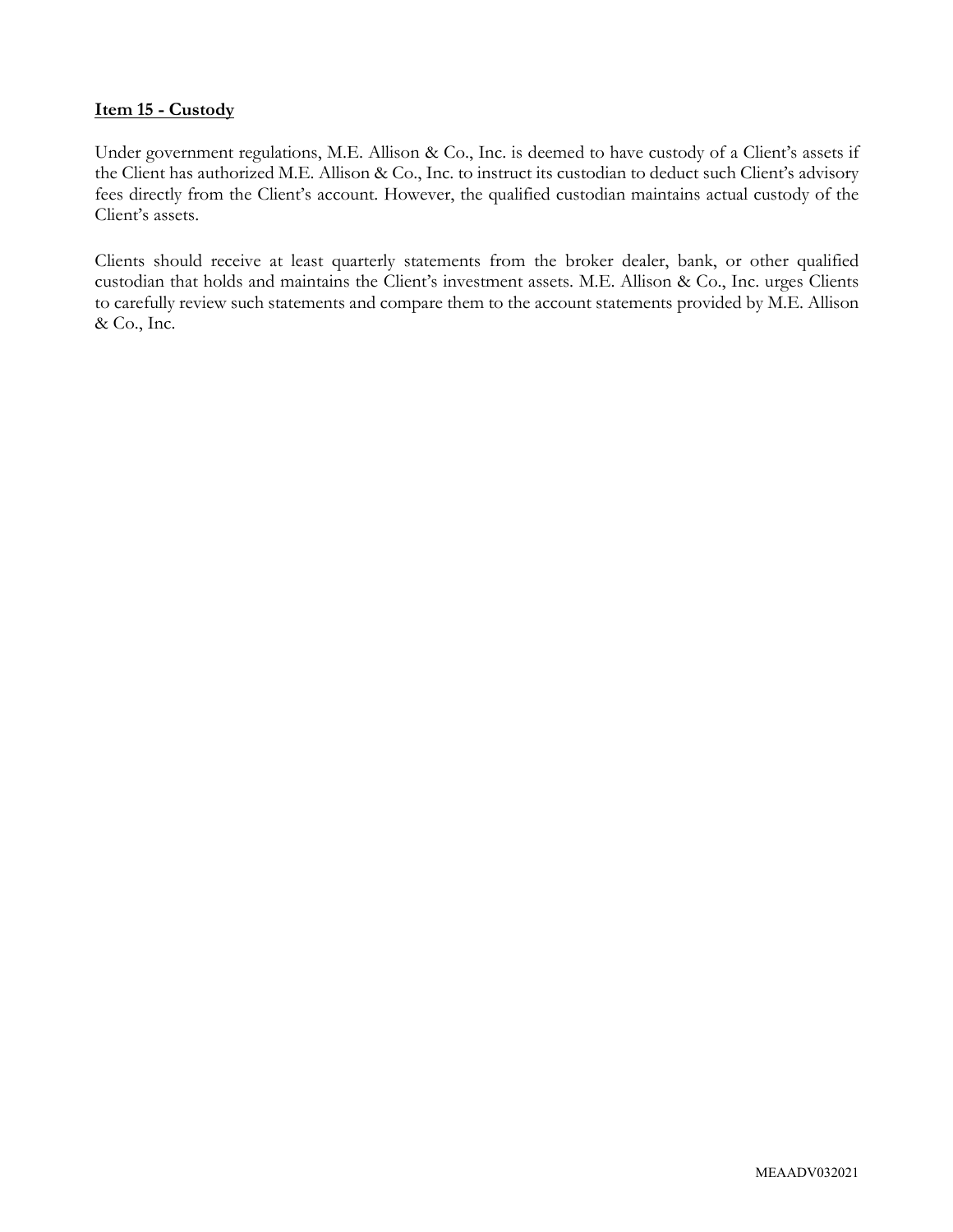# <span id="page-20-0"></span>**Item 16 - Investment Discretion**

As a referring Investment Advisor, we do not have discretion over client accounts managed by the independent Investment Advisors. Discretion is generally exercised by the independent Investment Advisor.

For Broker as Portfolio Manager portfolios in the non-discretionary directed brokerage models, we do not have discretion over client accounts. Advisors will review investment strategies with client to determine the use of the particular investment strategy. The client will approve any subsequent changes to the investment model.

Client may open a discretionary advisory account with Adviser (the "Account"). Client authorizes Adviser to buy, sell or otherwise trade securities or other investments in the Account without discussing the transactions with Client in advance. Such securities may include, but are not limited to, common or preferred stock, convertible stocks or bonds, options, warrants, rights, corporate, municipal, or government bonds, and notes or bills. Client also authorizes Adviser to take all necessary action to effect securities transactions for the Account. Adviser shall make investment decisions for the Account according to the investment objectives, risk tolerance, investment time horizon, and any investment policies, guidelines or reasonable restrictions described in the Client's Questionnaire.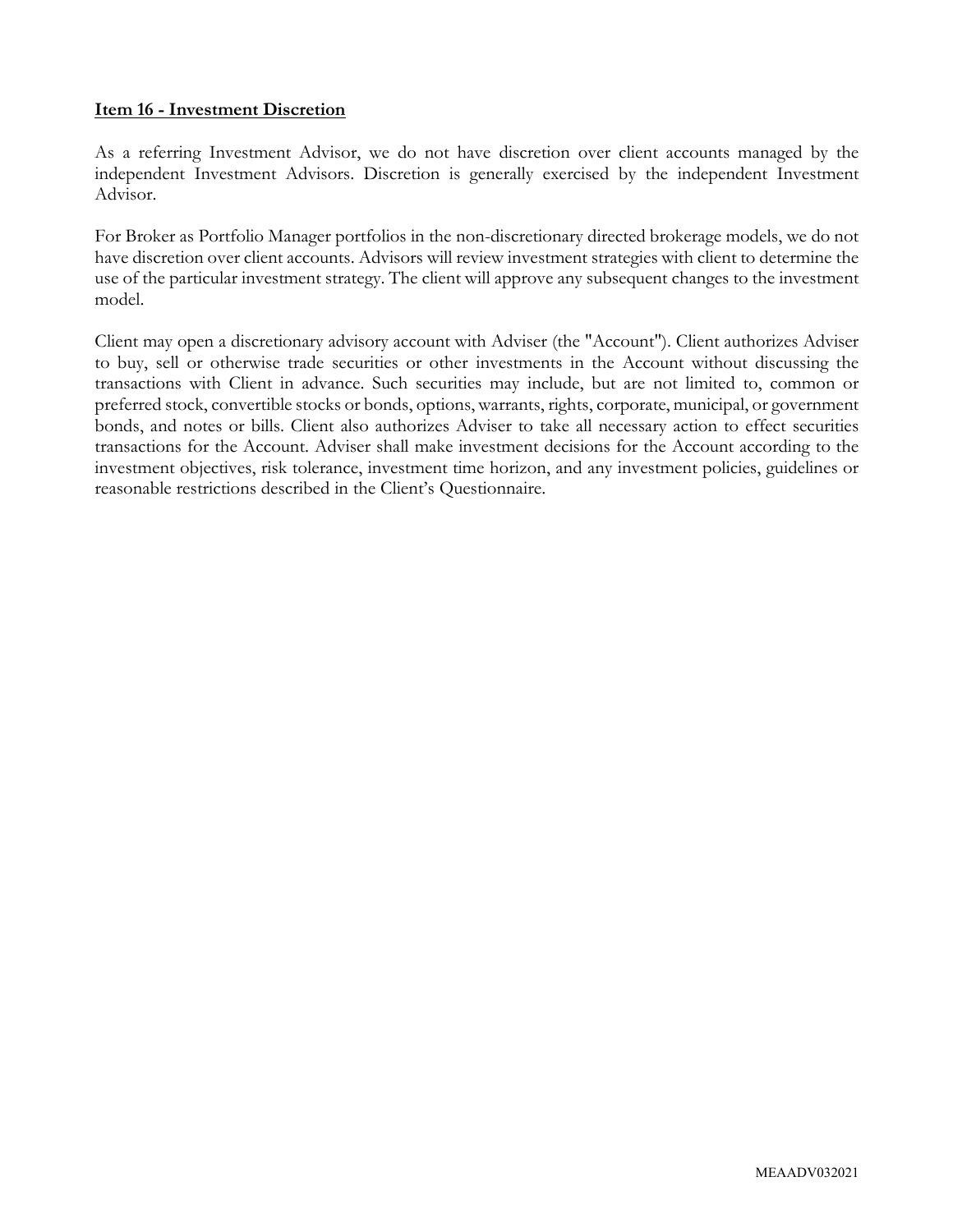# <span id="page-21-0"></span>**Item 17 - Voting of Client Securities**

The firm does not have and will not accept authority to vote on our clients' behalf. You should receive any proxies or other solicitations directly from the custodian or transfer agent. If we receive this type of information on your behalf, we will promptly forward it to you. If you have any questions regarding a particular solicitation, you can contact our firm at 210-930-4000.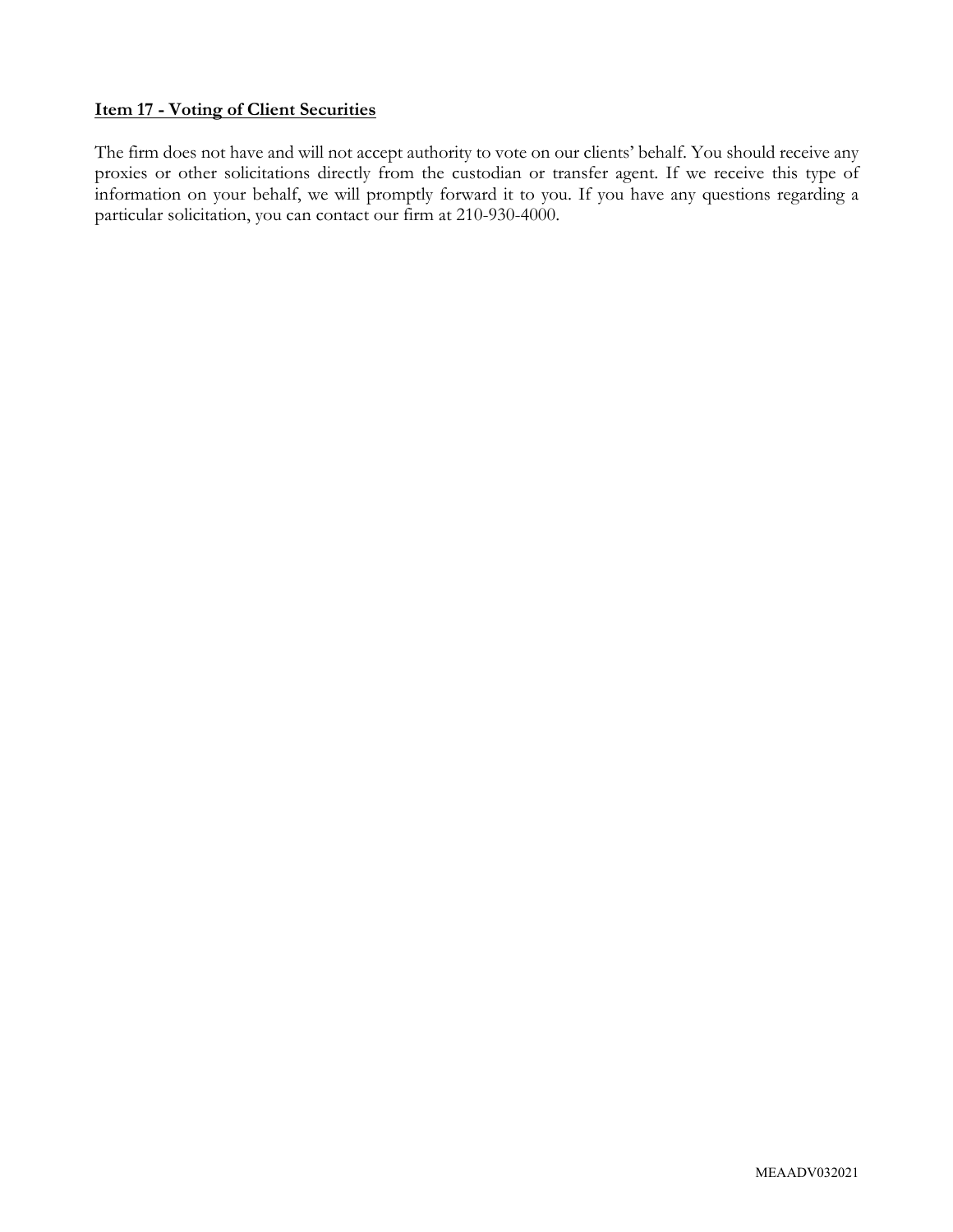## <span id="page-22-0"></span>**Item 18 - Financial Information**

Not applicable. Under Rule 206(4)-4 of the Investment Advisers Act of 1940, investment advisers are required to disclose certain information about their business practices that might serve as material to the client's decision in choosing an investment adviser. As of the date of this filing, our Firm does not require the prepayment of any fees six months or more in advance, nor maintain financial hardships or other conditions that might impair our ability to meet out contractual obligations to the client.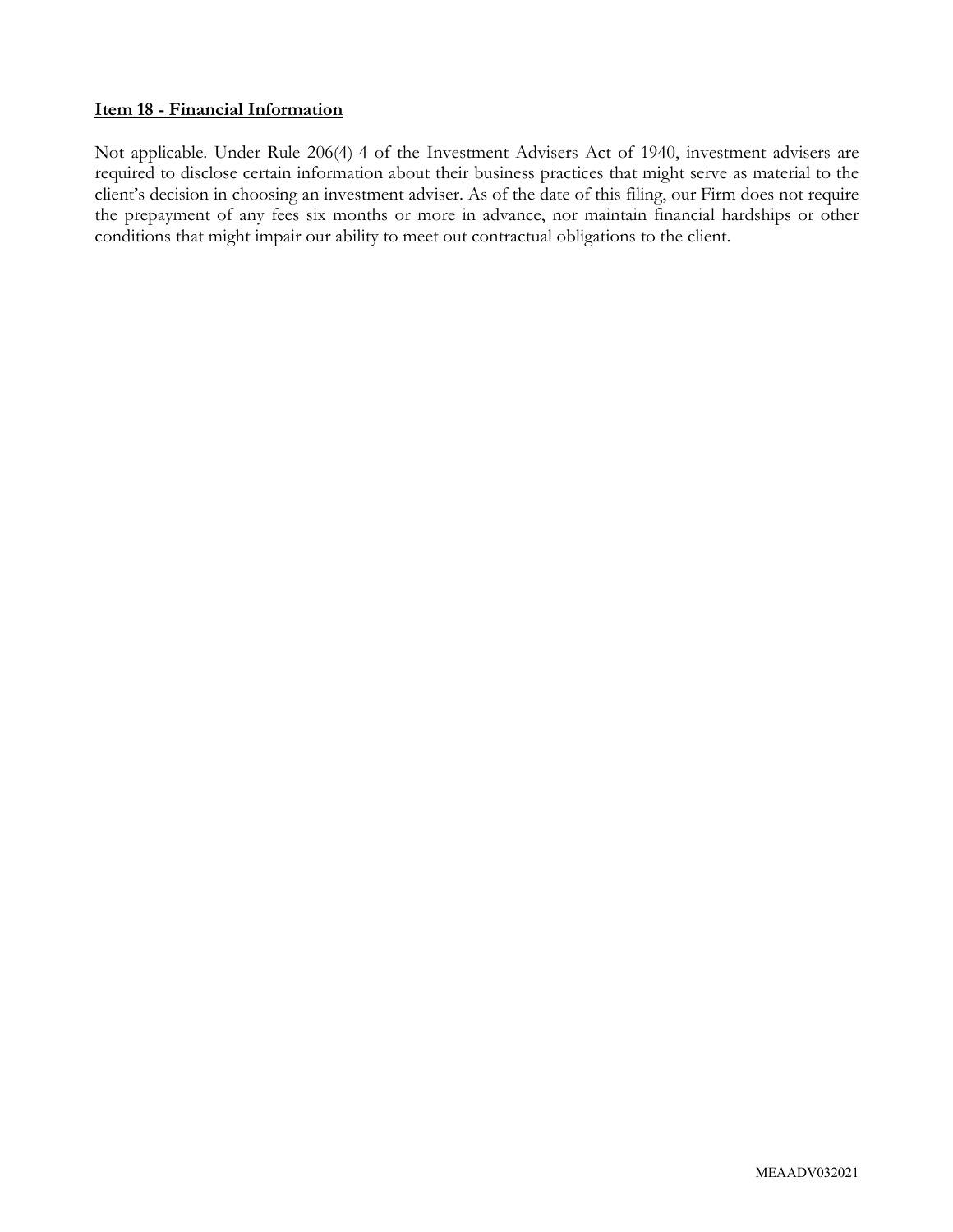# <span id="page-23-0"></span>**Form ADV Part 2B Brochure Supplement**

**M.E. Allison & Co., Inc. 950 E. Basse Rd., 2nd Floor San Antonio, TX 78209**

> **(210) 930-4000 (210) 930-4001 Fax**

**[www.meallison.com](http://www.meallison.com/)**

## **This brochure was last updated on March 30, 2021.**

This brochure supplement provides information about the firms registered Investment Advisor employees and is a supplement to the M.E. Allison & Co., Inc. firm brochure. M.E. Allison & Co., Inc. will furnish both on an annual basis. Any questions regarding this brochure can be answered by Leon A. Mimari at (210) 930-4000.

Additional information regarding the above employees may be found at [www.meallison.com.](http://www.meallison.com/)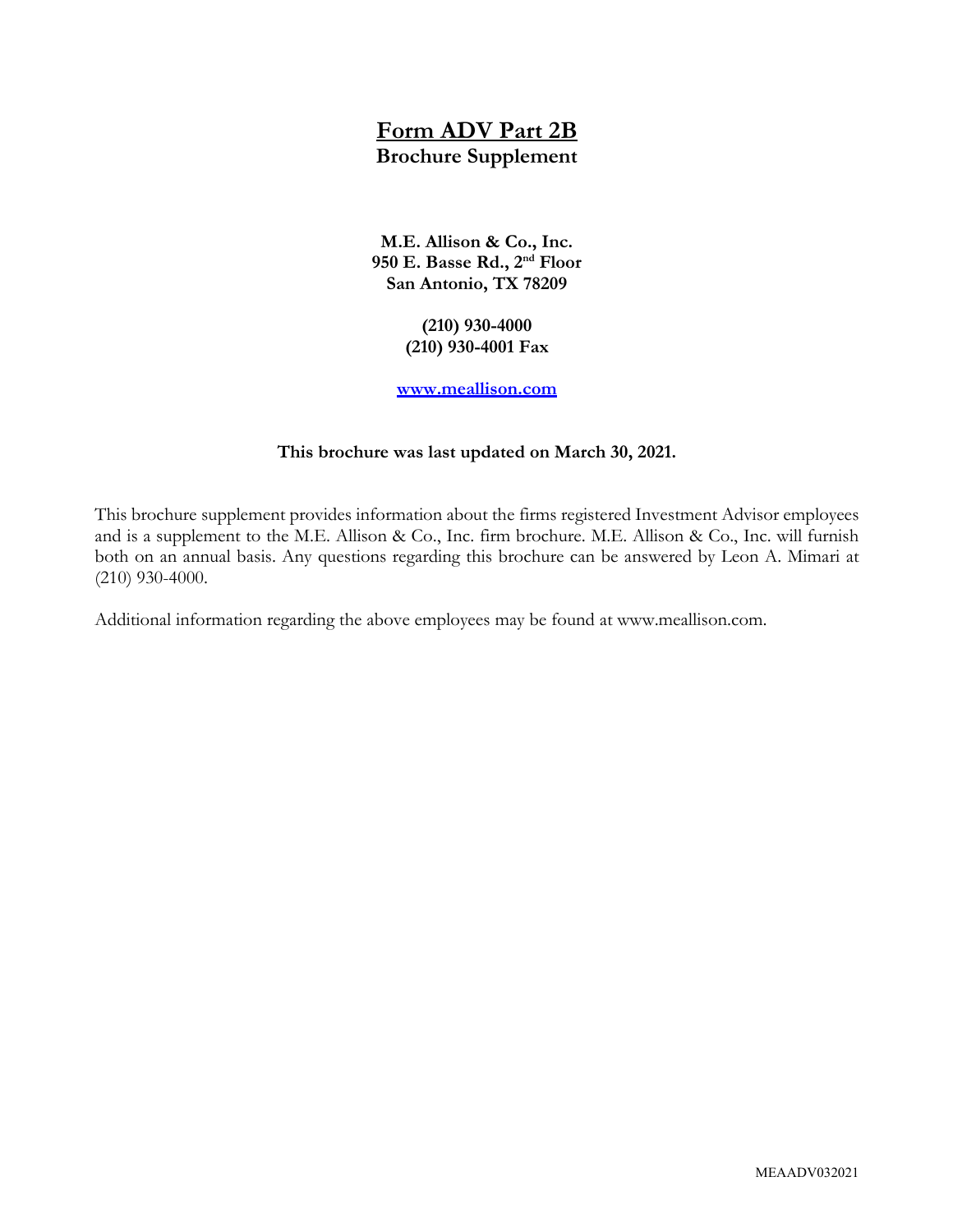# <span id="page-24-0"></span>**Supervised Person: Christopher R. Allison, CPA**

#### *Item 2 – Educational Background*

Christopher Allison, CPA, CFP, serves as the President of M.E. Allison & Co., Inc. Mr. Allison is a 1991 graduate of Southern Methodist University and holds a BA in Accounting from the SMU Cox School of Business. Prior to employment at M.E. Allison & Co., Inc. Mr. Allison was employed as a financial analyst with the Municipal Advisory Council of Texas. Mr. Allison has worked for M.E. Allison & Co., Inc. for over twenty-five years. Mr. Allison has served on the NASD District 6 Committee. In addition to his role as the Firm's President, Mr. Allison serves individual, corporate and municipal clients.

#### *Item 3 – Disciplinary Information*

Mr. Allison has not been subject to any legal or disciplinary action.

#### *Item 4 – Other Business Activities*

Mr. Allison may be engaged in outside business activities. For additional information, please visit https://adviserinfo.sec.gov/.

#### *Item 5 – Additional Compensation*

In addition to advisory fees, Mr. Allison receives commission-based income with respect to his activities as a registered representative of M.E. Allison & Co., Inc.'s broker/dealer. As a partial owner of M.E. Allison & Co., Inc., Mr. Allison may receive distributions with respect to his ownership interest.

#### *Item 6 – Supervision*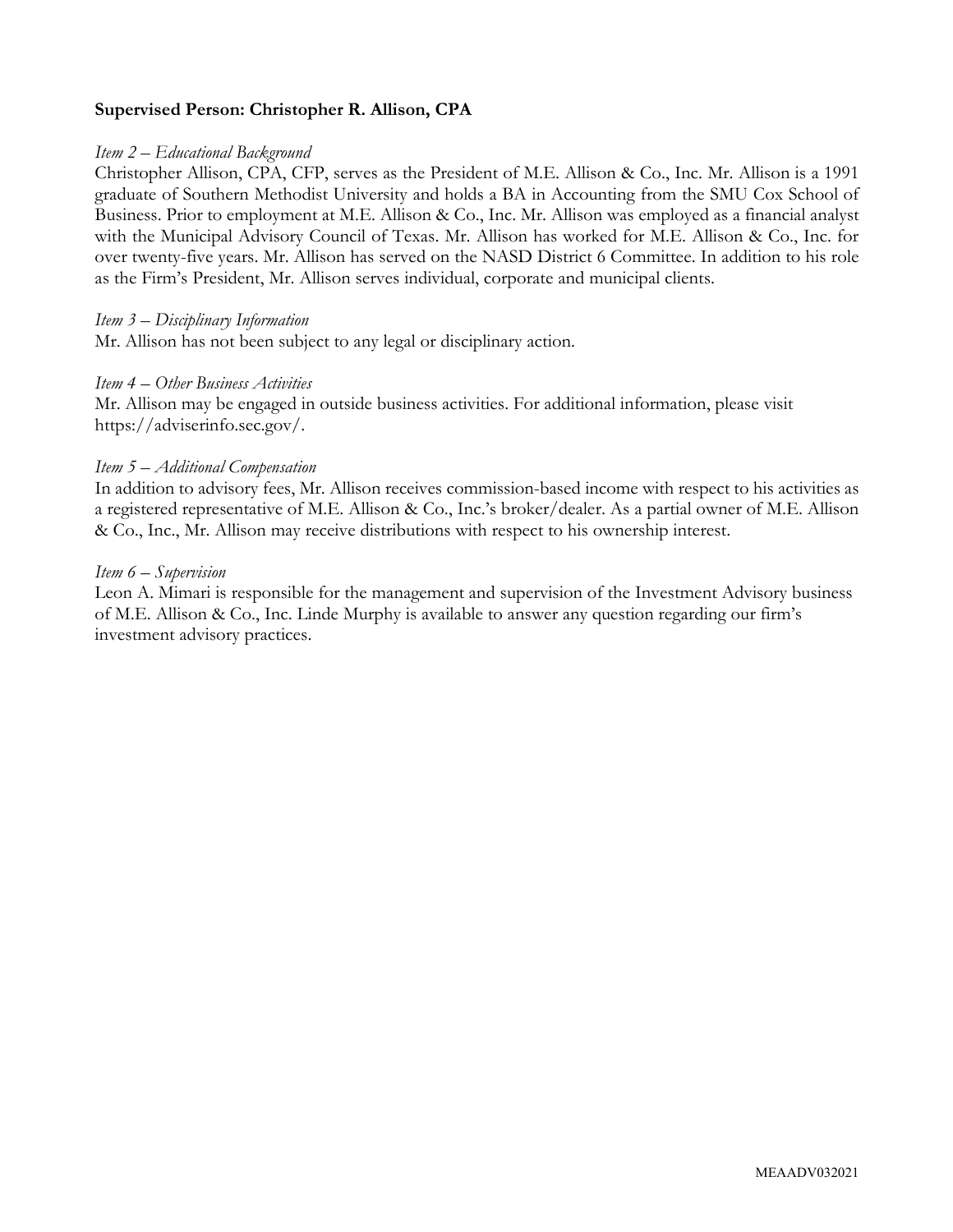# <span id="page-25-0"></span>**Supervised Person: James M. Pettus, III**

#### *Item 2 – Educational Background*

James M. Pettus III, C.T. F.A, serves as Senior Vice President of M.E. Allison & Co., Inc. Mr. Pettus is a 1988 graduate of The University of Texas at Austin and holds a BA in Finance and International Business. Prior to employment at M.E. Allison & Co., Inc., Mr. Pettus was employed with Presidio Financial Services, Inc. as a Principal and Director since 2004. Mr. Pettus has been in the brokerage securities industry since 1997. Mr. Pettus serves individuals, endowments and foundations.

#### *Item 3 – Disciplinary Information*

Mr. Pettus has not been subject to any legal or disciplinary action.

#### *Item 4 - Other Business Activities*

Mr. Pettus may be engaged in outside business activities. For additional information, please visit https://adviserinfo.sec.gov/.

#### *Item 5 – Additional Compensation*

In addition to advisory fees, Mr. Pettus receives commission-based income with respect to his activities as a registered representative of M.E. Allison & Co., Inc.'s broker/dealer.

#### *Item 6 - Supervision*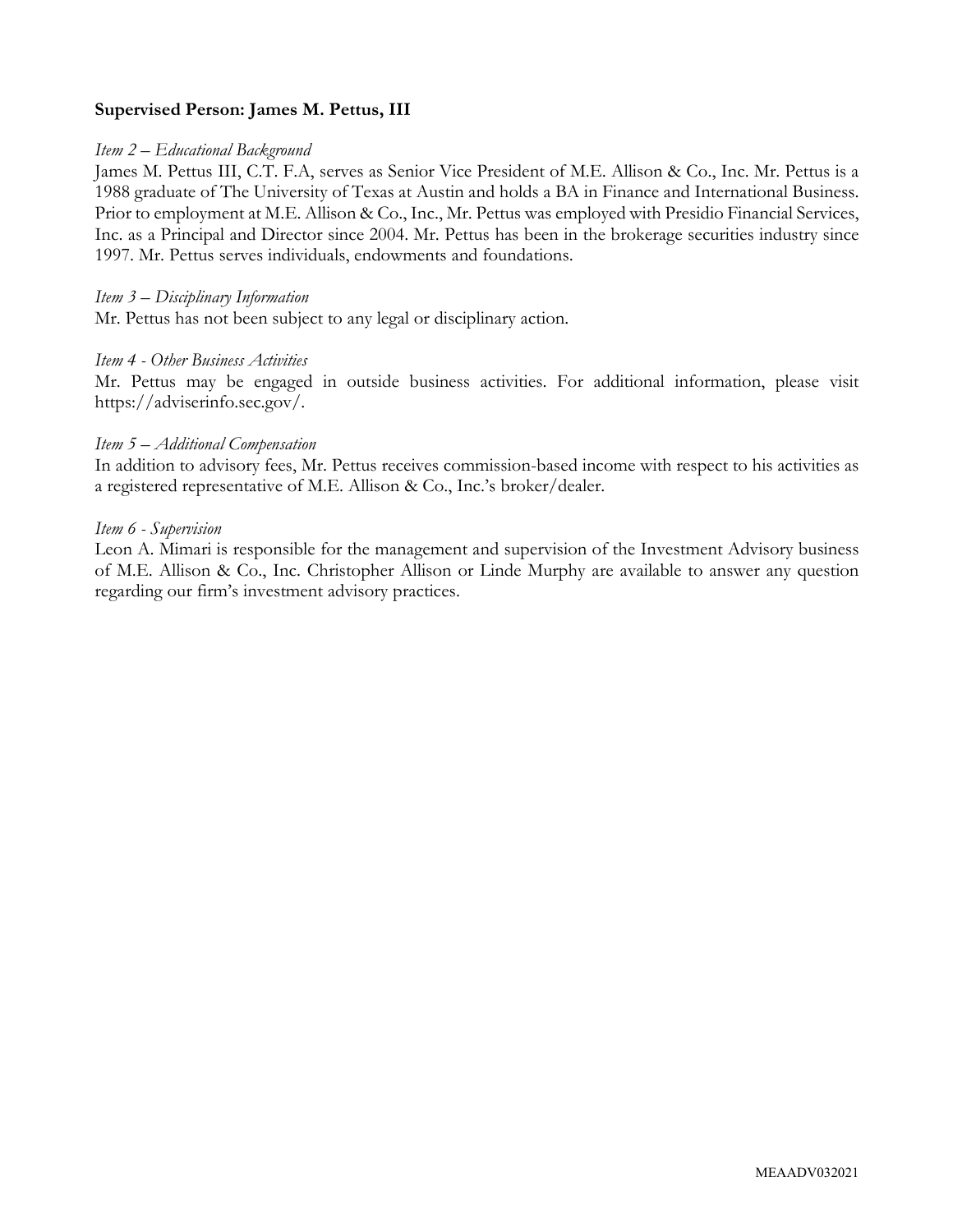# <span id="page-26-0"></span>**Supervised Person: Ken Brown**

#### *Item 2 – Educational Background*

Ken graduated from Braughns Business School with a focus in Accounting. He has worked in the investment industry since August, 1957.

#### *Item 3 – Disciplinary Information*

Mr. Brown has not been subject to any legal or disciplinary action.

#### *Item 4 - Other Business Activities*

Mr. Brown may be engaged in outside business activities. For additional information, please visit https://adviserinfo.sec.gov/.

### *Item 5 – Additional Compensation*

In addition to advisory fees, Mr. Brown receives commission-based income with respect to his activities as a registered representative of M.E. Allison & Co., Inc.'s broker/dealer.

#### *Item 6 - Supervision*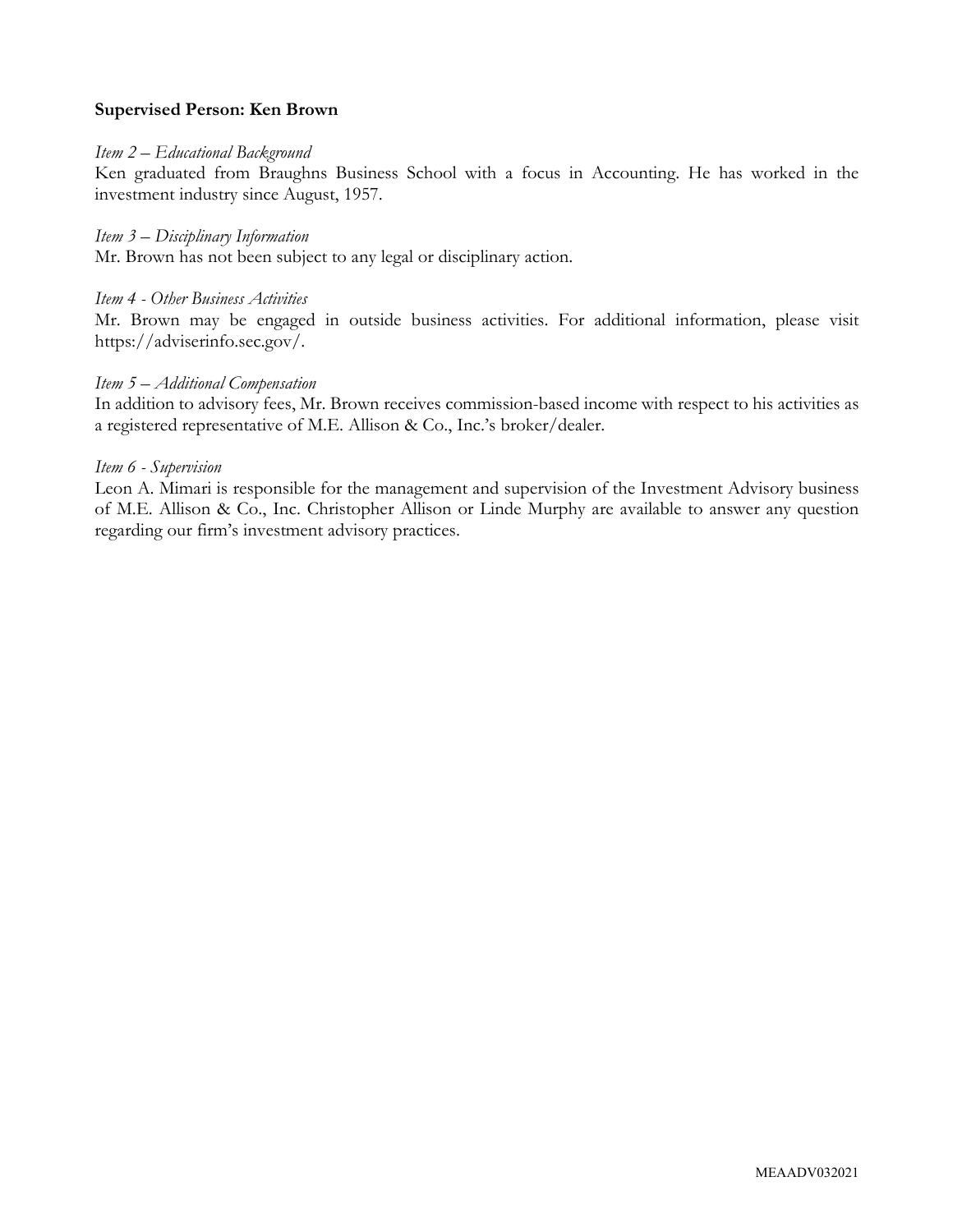## <span id="page-27-0"></span>**Supervised Person: Leland M. Stone**

#### *Item 2 – Educational Background*

Leland Stone is a graduate of Texas Tech University where he received his BBA. Mr. Stone received an MA from Baylor University. Mr. Stone joined the firm in 1991. He completed a successful career in the health care industry in 1982, culminating with an assignment as Administrator, Walter Reed Army Hospital, Washington, D.C. Throughout his career he has been actively involved in investment management and counseling. In addition, he has served on the faculty of the University of South Carolina School of Medicine and the University of Incarnate Word, where he conducted seminars and taught graduate courses in investments and finance.

#### *Item 3 – Disciplinary Information*

Mr. Stone has not been subject to any legal or disciplinary action

#### *Item 4 Other Business Activities*

Mr. Stone may be engaged in outside business activities. For additional information, please visit [https://adviserinfo.sec.gov/.](https://adviserinfo.sec.gov/)

#### *Item 5 – Additional Compensation*

In addition to advisory fees, Mr. Stone receives commission-based income with respect to his activities as a registered representative of M.E. Allison & Co., Inc.'s broker/dealer.

#### *Item 6 - Supervision*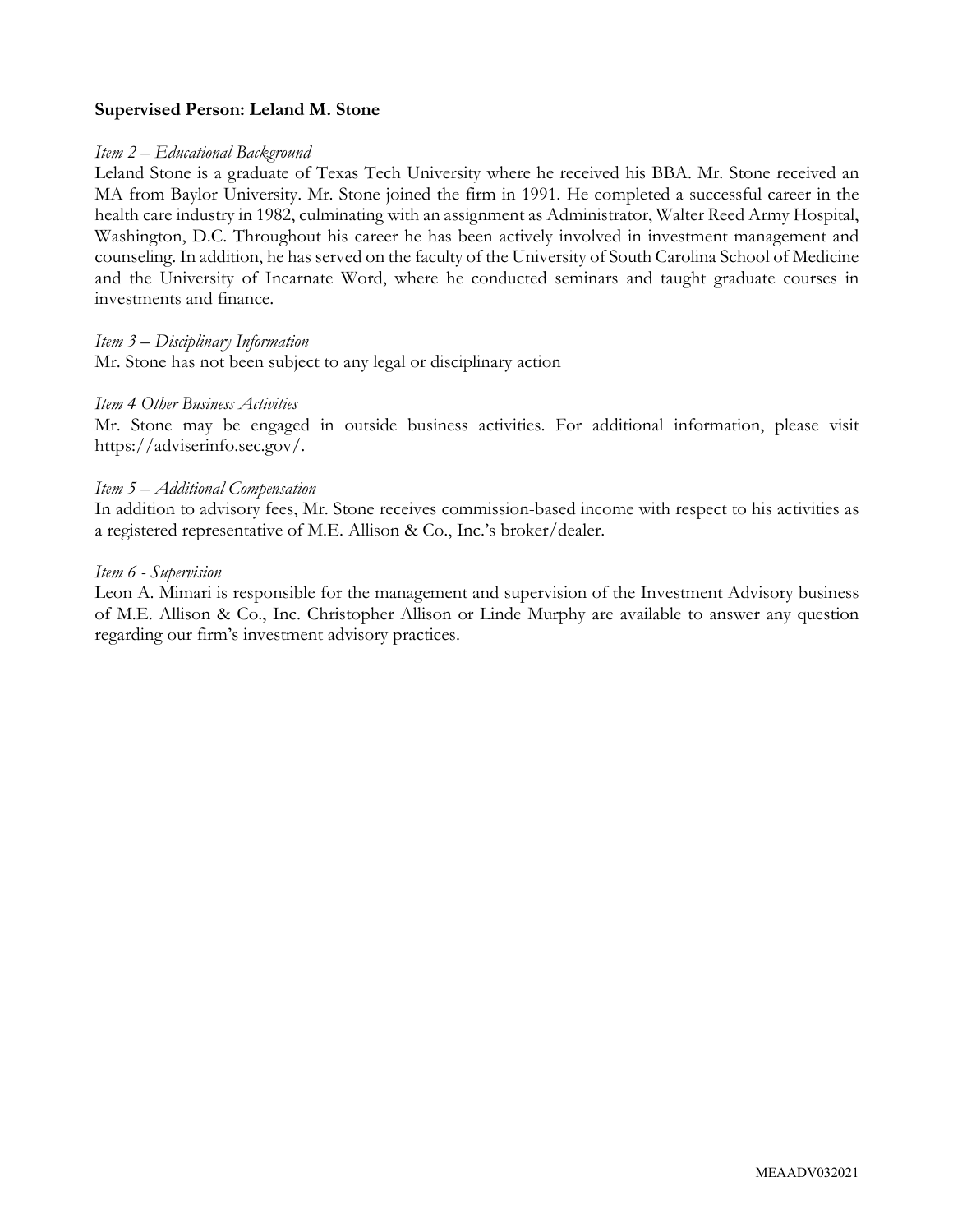# <span id="page-28-0"></span>**Supervised Person: Murphy Emmons**

#### *Item 2 – Educational Background*

Murphy graduated from Southwest Texas State University with a Bachelor of Arts in Economics. Murphy entered the investment industry in 1976 and continues to practice.

#### *Item 3 – Disciplinary Information*

Mr. Emmons has not been subject to any legal or disciplinary action.

### *Item 4 - Other Business Activities*

Mr. Emmons may be engaged in outside business activities. For additional information, please visit https://adviserinfo.sec.gov/.

#### *Item 5 – Additional Compensation*

In addition to advisory fees, Mr. Emmons receives commission-based income with respect to his activities as a registered representative of M.E. Allison & Co., Inc.'s broker/dealer.

#### *Item 6 - Supervision*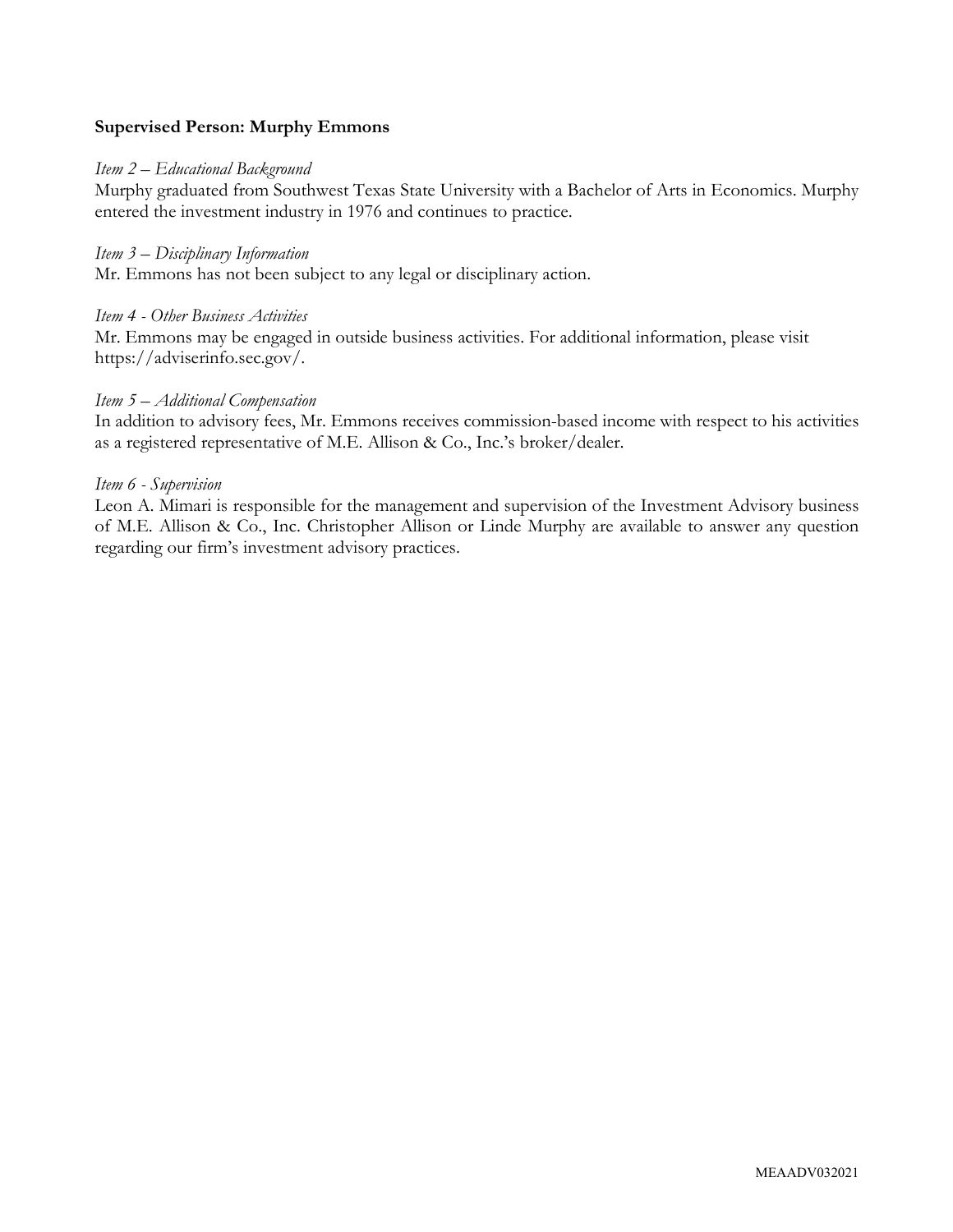# <span id="page-29-0"></span>**Supervised Person: Kyle Emmons**

#### *Item 2 – Educational Background*

Kyle graduated from Texas A&M University with a Bachelor's Degree in Finance. Kyle entered the investment industry in 2019.

#### *Item 3 – Disciplinary Information*

Mr. Emmons has not been subject to any legal or disciplinary action.

### *Item 4 - Other Business Activities*

Mr. Emmons may be engaged in outside business activities. For additional information, please visit https://adviserinfo.sec.gov/.

#### *Item 5 – Additional Compensation*

In addition to advisory fees, Mr. Emmons receives commission-based income with respect to his activities as a registered representative of M.E. Allison & Co., Inc.'s broker/dealer.

#### *Item 6 - Supervision*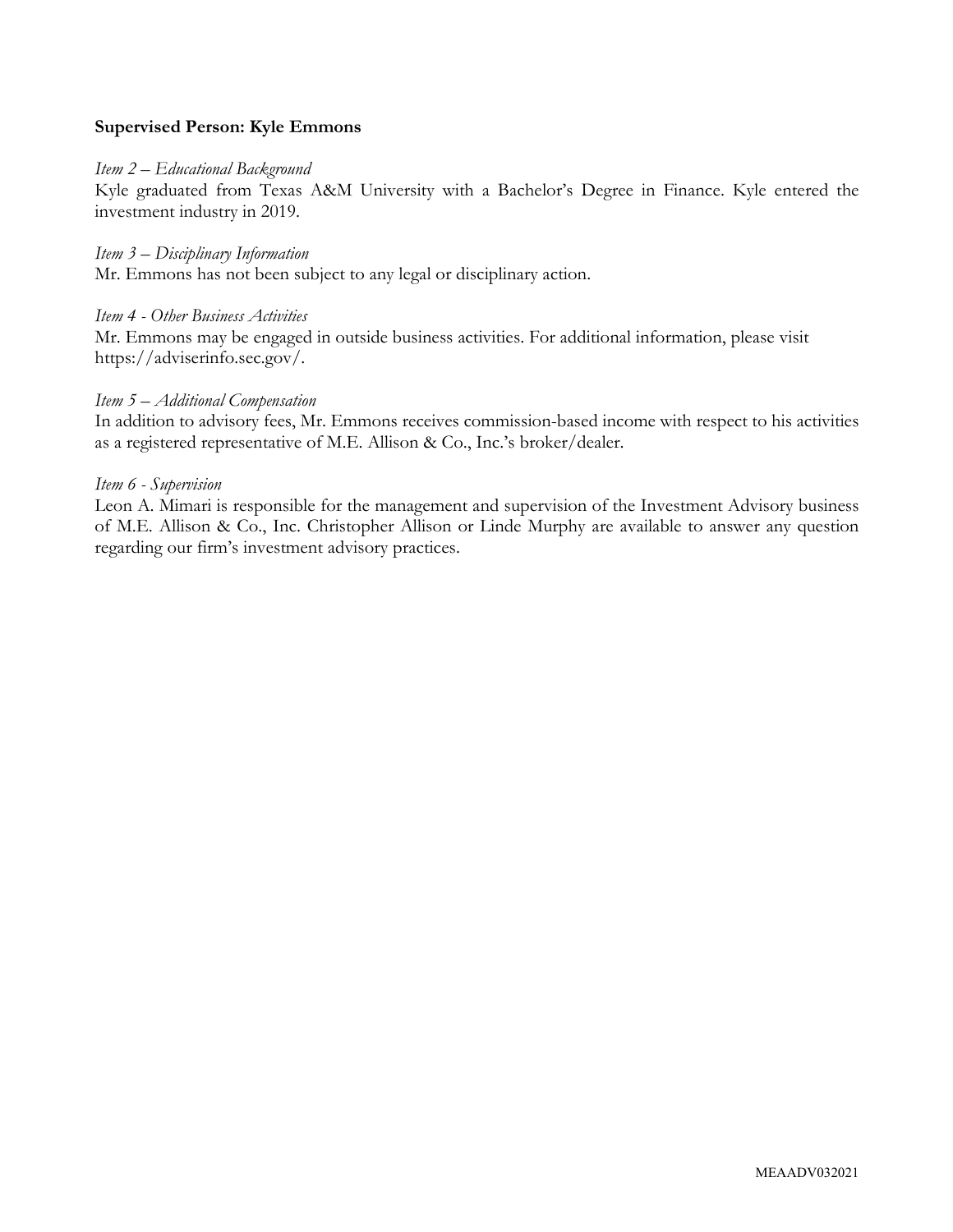# <span id="page-30-0"></span>**Supervised Person: Harold "Hal" Mandell**

#### *Item 2 – Educational Background*

Hal graduated from Texas A&M University and has been in the investment industry for over forty years.

#### *Item 3 – Disciplinary Information*

Any disciplinary action concerning Mr. Mandell may be viewed on the Sec's website at https://adviserinfo.sec.gov/.

### *Item 4 - Other Business Activities*

Mr. Mandell may be engaged in outside business activities. For additional information, please visit https://adviserinfo.sec.gov/.

### *Item 5 – Additional Compensation*

In addition to advisory fees, Mr. Mandell receives commission-based income with respect to his activities as a registered representative of M.E. Allison & Co., Inc.'s broker/dealer.

### *Item 6 - Supervision*